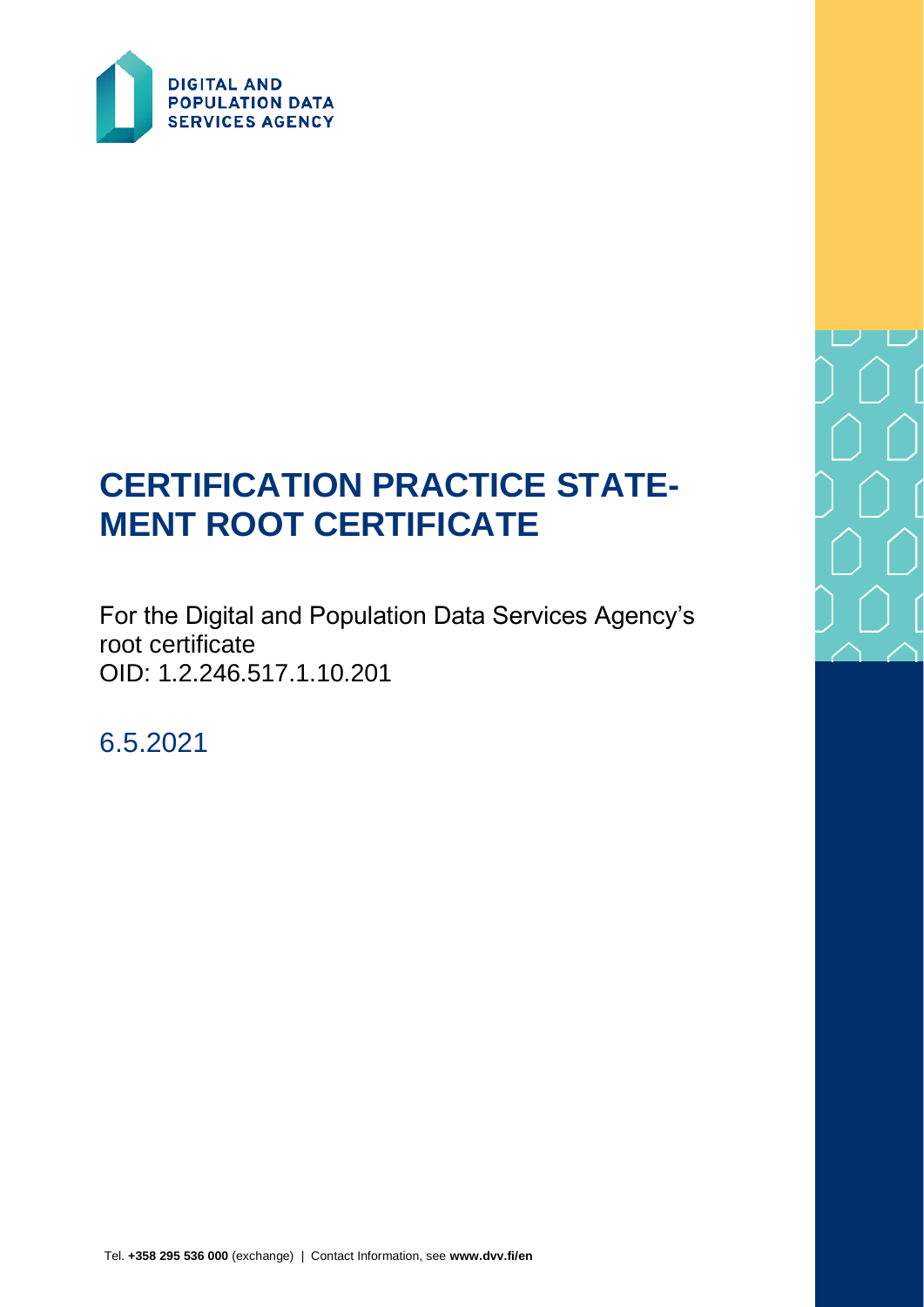

| <b>Document management</b> |                       |  |  |
|----------------------------|-----------------------|--|--|
| Owner                      |                       |  |  |
| Prepared by                | <b>Tuire Saaripuu</b> |  |  |
| Inspected by               |                       |  |  |
| Approved by                | Mikko pitkänen        |  |  |

| <b>Version control</b> |                                                        |             |  |
|------------------------|--------------------------------------------------------|-------------|--|
| version no.            | what has been done                                     | date/person |  |
| v. 1.0                 | Approved version v 1.0., published on 14 December 2017 | 14/12/2017  |  |
| v. 1.1                 | <b>Updated version</b>                                 | 18.6.2019   |  |
| v <sub>1.2</sub>       | Updated version, Centre name change.                   | 1.1.2020    |  |
| v <sub>1.3</sub>       | Updated version, accessibility features                | 6.5.2021    |  |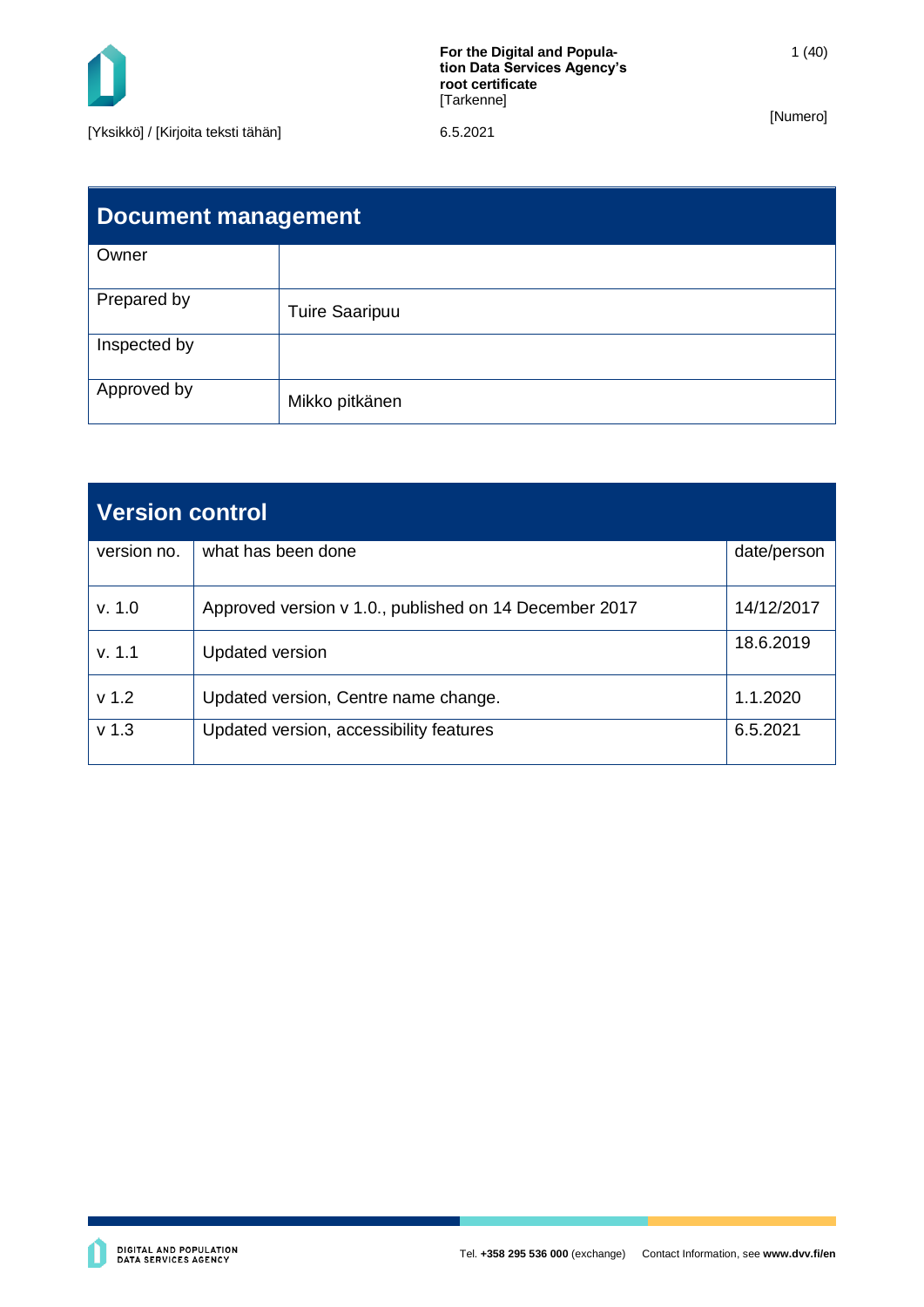

# **Table of contents**

| 1              |       |       |                                                                                     |  |
|----------------|-------|-------|-------------------------------------------------------------------------------------|--|
|                | 1.1   |       |                                                                                     |  |
|                | 1.2   |       |                                                                                     |  |
|                | 1.3   |       | The root certification authority and the range of application of CA certificates 12 |  |
|                | 1.3.1 |       |                                                                                     |  |
|                | 1.3.2 |       |                                                                                     |  |
|                |       | 1.3.3 |                                                                                     |  |
|                |       | 1.3.4 |                                                                                     |  |
|                |       | 1.3.5 |                                                                                     |  |
|                |       | 1.3.6 |                                                                                     |  |
|                | 1.4   |       |                                                                                     |  |
|                | 1.4.1 |       | Organisation responsible for administering the certification practice statement 13  |  |
|                | 1.4.2 |       |                                                                                     |  |
| $\overline{2}$ |       |       |                                                                                     |  |
|                | 2.1   |       |                                                                                     |  |
|                | 2.1.1 |       |                                                                                     |  |
|                | 2.1.2 |       | The obligations concerning the CA certificate holder organisation  15               |  |
|                | 2.1.3 |       |                                                                                     |  |
|                | 2.1.4 |       |                                                                                     |  |
|                | 2.2   |       |                                                                                     |  |
|                | 2.2.1 |       |                                                                                     |  |
|                | 2.2.2 |       |                                                                                     |  |
|                | 2.2.3 |       |                                                                                     |  |
|                | 2.2.4 |       |                                                                                     |  |
|                | 2.2.5 |       |                                                                                     |  |
|                | 2.3   |       |                                                                                     |  |
|                | 2.3.1 |       |                                                                                     |  |
|                | 2.3.2 |       |                                                                                     |  |
|                | 2.3.3 |       |                                                                                     |  |
|                | 2.4   |       |                                                                                     |  |
|                | 2.4.1 |       |                                                                                     |  |
|                | 2.4.2 |       |                                                                                     |  |
|                | 2.5   |       |                                                                                     |  |
|                | 2.5.1 |       |                                                                                     |  |
|                | 2.5.2 |       |                                                                                     |  |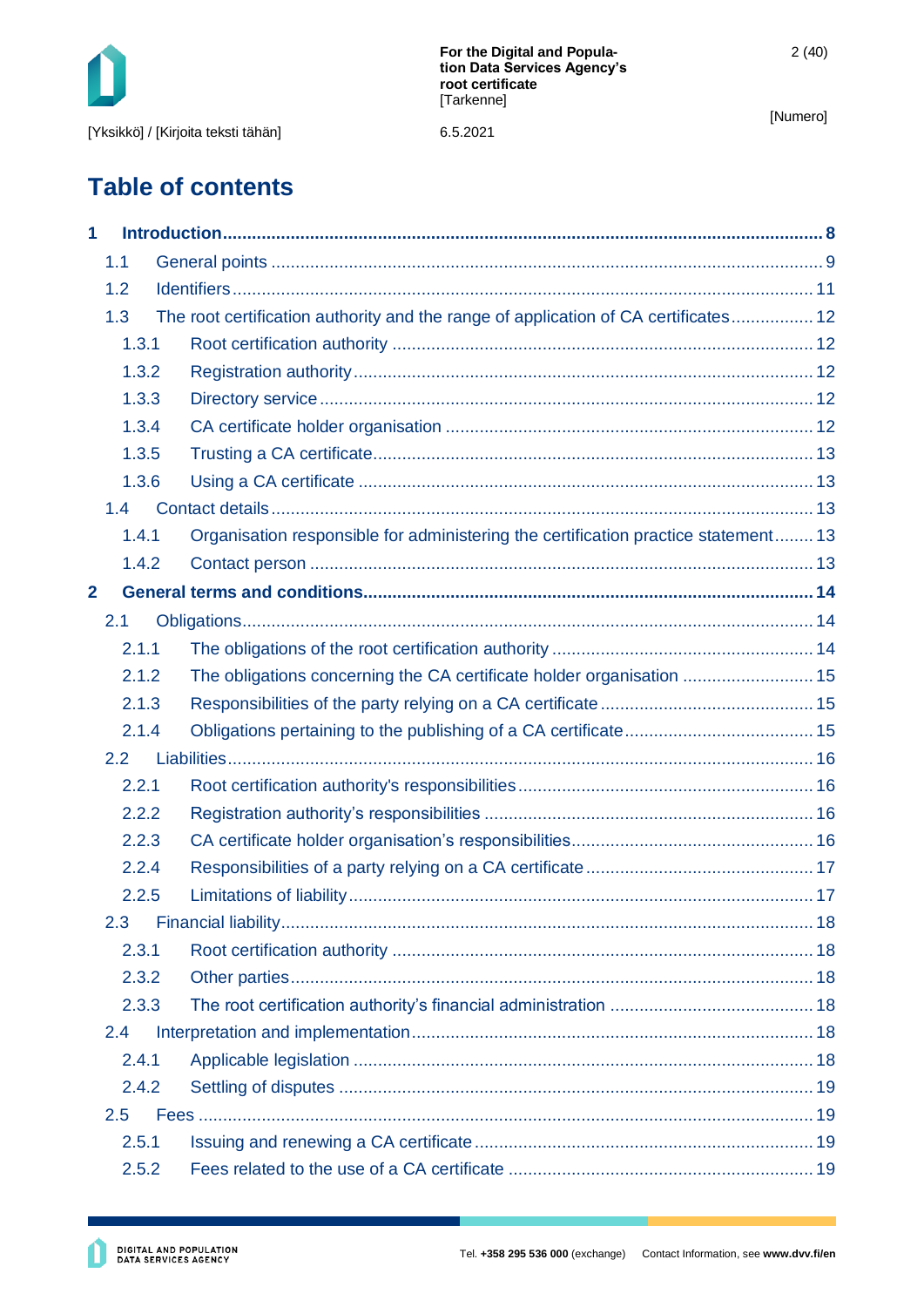

6.5.2021

|                         | 2.5.3 |  |  |
|-------------------------|-------|--|--|
|                         | 2.6   |  |  |
|                         | 2.6.1 |  |  |
|                         | 2.6.2 |  |  |
|                         | 2.6.3 |  |  |
|                         | 2.6.4 |  |  |
|                         | 2.7   |  |  |
|                         | 2.7.1 |  |  |
|                         | 2.7.2 |  |  |
|                         | 2.7.3 |  |  |
|                         | 2.7.4 |  |  |
|                         | 2.7.5 |  |  |
|                         | 2.8   |  |  |
|                         | 2.8.1 |  |  |
|                         | 2.8.2 |  |  |
|                         | 2.8.3 |  |  |
|                         | 2.8.4 |  |  |
|                         | 2.8.5 |  |  |
|                         | 2.8.6 |  |  |
|                         | 2.9   |  |  |
| $\overline{\mathbf{3}}$ |       |  |  |
|                         | 3.1   |  |  |
|                         | 3.1.1 |  |  |
|                         | 3.1.2 |  |  |
|                         | 3.2   |  |  |
|                         | 3.3   |  |  |
| 4                       |       |  |  |
|                         | 4.1   |  |  |
|                         | 4.2   |  |  |
|                         | 4.3   |  |  |
|                         | 4.4   |  |  |
|                         | 4.4.1 |  |  |
|                         | 4.4.2 |  |  |
|                         | 4.4.3 |  |  |
|                         | 4.4.4 |  |  |
|                         | 4.4.5 |  |  |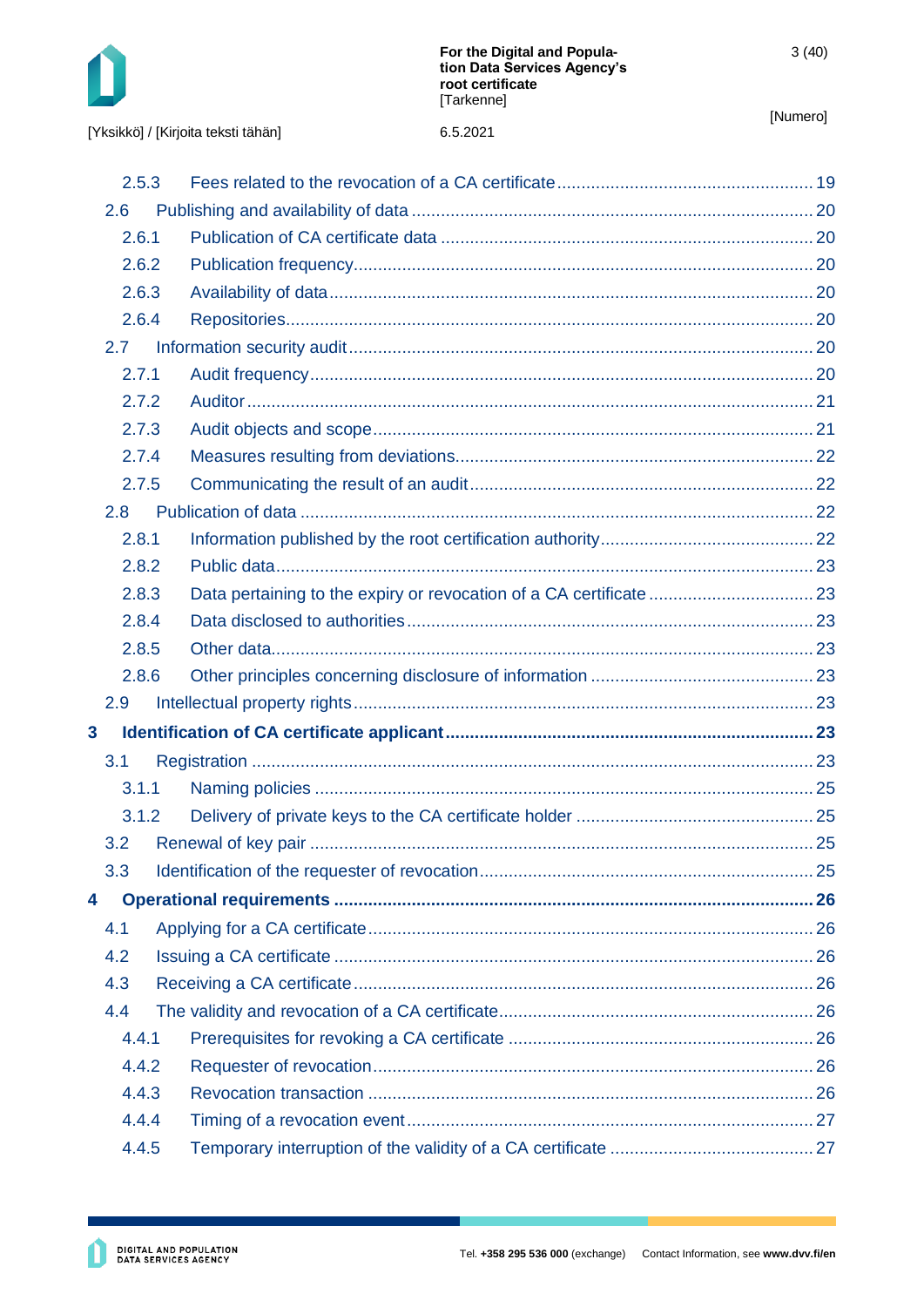

|   | 4.4.6        |                                                                                              |  |
|---|--------------|----------------------------------------------------------------------------------------------|--|
|   | 4.4.7        |                                                                                              |  |
|   | 4.4.8        |                                                                                              |  |
|   | 4.4.9<br>key | Special requirements pertaining to the exposure of the CA certificate holder's private<br>28 |  |
|   | 4.5          |                                                                                              |  |
|   | 4.6          |                                                                                              |  |
|   | 4.6.1        |                                                                                              |  |
|   | 4.6.2        |                                                                                              |  |
|   | 4.6.3        |                                                                                              |  |
|   | 4.6.4        |                                                                                              |  |
|   | 4.7          |                                                                                              |  |
|   | 4.7.1        | The root certification authority's private key has become disclosed or the root              |  |
|   | 4.7.2        | Compromised security because of a natural disaster or other catastrophe  30                  |  |
|   | 4.8          |                                                                                              |  |
| 5 |              |                                                                                              |  |
|   | 5.1          |                                                                                              |  |
|   | 5.1.1        |                                                                                              |  |
|   | 5.1.2        |                                                                                              |  |
|   | 5.1.3        |                                                                                              |  |
|   | 5.1.4        |                                                                                              |  |
|   | 5.1.5        |                                                                                              |  |
|   | 5.1.6        |                                                                                              |  |
|   | 5.1.7        |                                                                                              |  |
|   | 5.2          |                                                                                              |  |
|   | 5.2.1        |                                                                                              |  |
|   | 5.2.2        |                                                                                              |  |
|   | 5.2.3        |                                                                                              |  |
|   | 5.3          |                                                                                              |  |
|   | 5.3.1        |                                                                                              |  |
|   | 5.3.2        |                                                                                              |  |
|   | 5.3.3        |                                                                                              |  |
|   | 5.3.4        |                                                                                              |  |
|   | 5.3.5        |                                                                                              |  |
|   | 5.3.6        |                                                                                              |  |
|   | 5.3.7        |                                                                                              |  |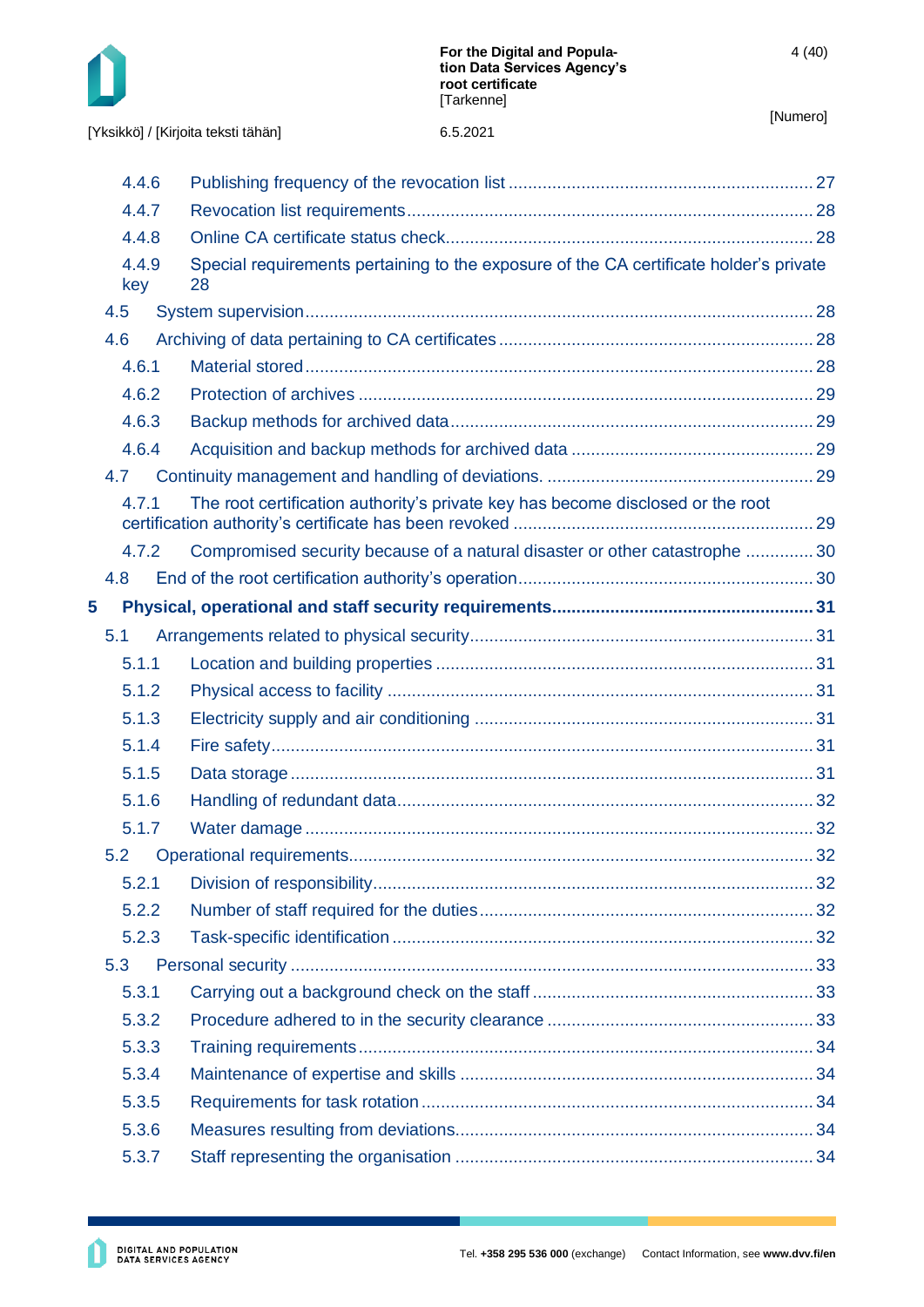

|   | 5.3.8 |  |                                                                                                  |  |
|---|-------|--|--------------------------------------------------------------------------------------------------|--|
| 6 |       |  |                                                                                                  |  |
|   | 6.1   |  |                                                                                                  |  |
|   | 6.1.1 |  |                                                                                                  |  |
|   | 6.1.2 |  |                                                                                                  |  |
|   | 6.1.3 |  | Delivery of the CA certificate applicant's public key to the root certification authority 35     |  |
|   | 6.1.4 |  | Distribution of the root certification authority's public key to the CA certificate holder<br>35 |  |
|   | 6.1.5 |  |                                                                                                  |  |
|   | 6.1.6 |  |                                                                                                  |  |
|   | 6.2   |  |                                                                                                  |  |
|   | 6.2.1 |  |                                                                                                  |  |
|   | 6.2.2 |  | Staff participating in the handling of the root certification authority's private key  36        |  |
|   | 6.2.3 |  |                                                                                                  |  |
|   | 6.2.4 |  |                                                                                                  |  |
|   | 6.2.5 |  |                                                                                                  |  |
|   | 6.2.6 |  |                                                                                                  |  |
|   | 6.3   |  |                                                                                                  |  |
|   | 6.3.1 |  |                                                                                                  |  |
|   | 6.3.2 |  |                                                                                                  |  |
|   | 6.4   |  |                                                                                                  |  |
|   | 6.4.1 |  |                                                                                                  |  |
|   | 6.5   |  |                                                                                                  |  |
|   | 6.5.1 |  |                                                                                                  |  |
|   | 6.5.2 |  |                                                                                                  |  |
|   | 6.6   |  |                                                                                                  |  |
|   | 6.7   |  |                                                                                                  |  |
| 7 |       |  |                                                                                                  |  |
|   | 7.1   |  |                                                                                                  |  |
|   | 7.2   |  |                                                                                                  |  |
| 8 |       |  |                                                                                                  |  |
|   | 8.1   |  |                                                                                                  |  |
|   | 8.2   |  |                                                                                                  |  |
|   | 8.3   |  | Modification and approval procedure of the certification practice statement 39                   |  |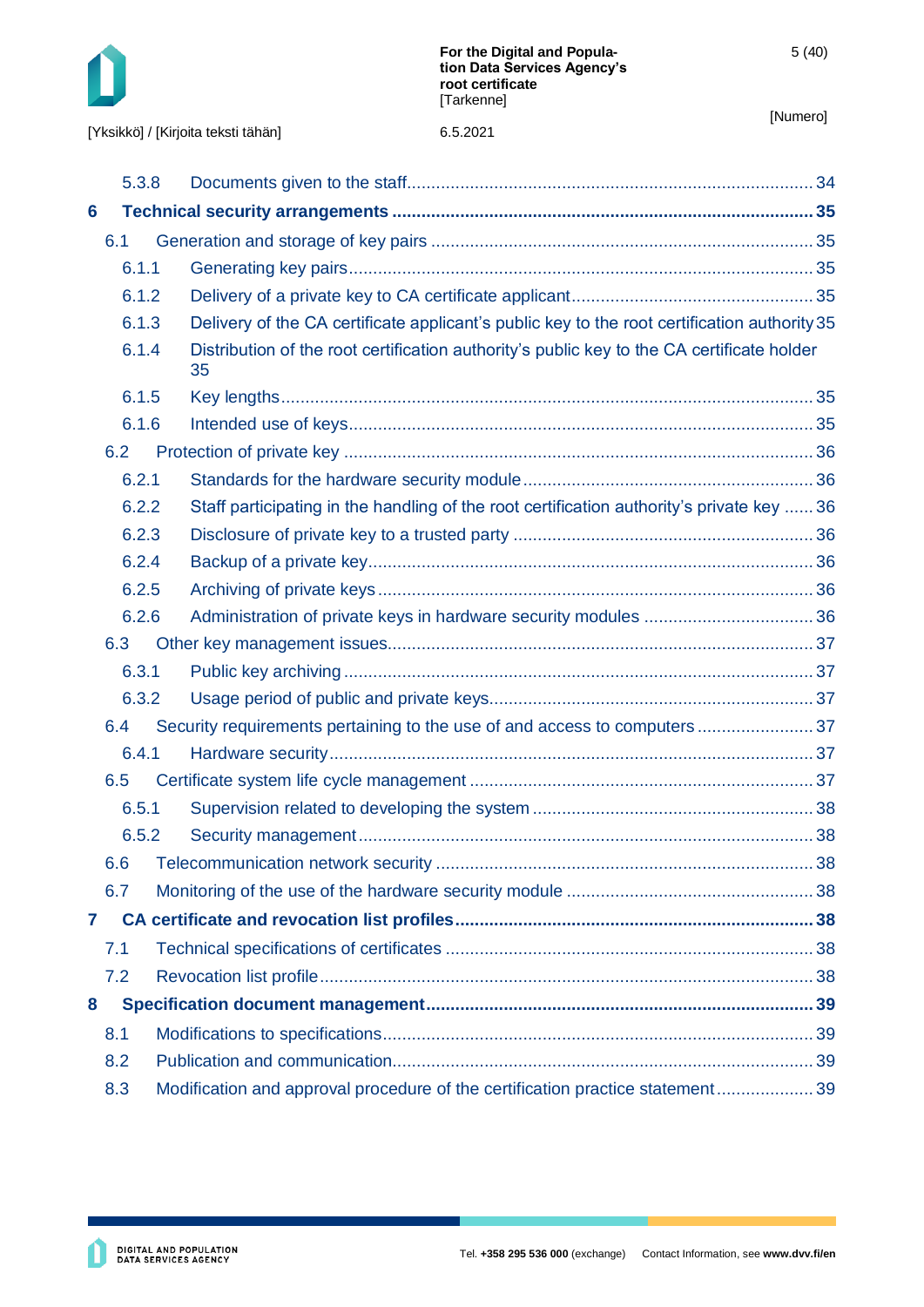

**For the Digital and Population Data Services Agency's root certificate [Tarkenne]** 

[Numero]

Definitions and abbreviations

**Definitions** 

Activation data: Confidential data that, in addition to RSA keys, is needed to use cryptographic modules (including basic PINs and signature PINs).

Key pair: A pair of interconnected keys, one public and one private, which are used in public key methods. The keys' purpose is defined in the certificate (see certificate holder's signature certificate and authentication and encryption certificate).

Asymmetric encryption: A pair consisting of one public key and one private key is used in asymmetric encryption. A message that has been encrypted using a public key can only be accessed by the private key of the key pair in question.

Public key: The public component of a key pair used in asymmetric encryption in public key methods. The certification authority certifies with its electronic signature that the public key belongs to the certificate holder. The public key is part of the data content of the certificate.

Public key infrastructure: Information security infrastructure in which security services are provided using the public key method.

Public key method: An information security service, such as electronic identification, provided by using a public and a private key, certificates and asymmetric encryption.

Root certification authority: An organisation that issues CA certificates and formulates a certificate policy describing its activities as well as a certification practice. In this certification practice, the Digital and Population Data Services Agency serves as the root certification authority.

Citizen certificate: A certificate for secure use of e-services issued by the Digital and Population Data Services Agency to a natural person governed by the Act on the Population Information System and the Certificate Services of the Population Register Centre.

Relying party: The party that relies on the certificate data and uses the certificate to access different security services, including authentication, confidentiality and signature certification, when the certification authority's signature associated with the certificate is a match.

OID: Object Identifier, a unique identifier. The unique identifier OID of this certification practice is part of the data content of each CA certificate issued by the root certification authority.

PDS: PKI Disclosure Statement, a certificate description. A document that provides a general description of the different areas of the certification authority's activities.

RSA algorithm: An asymmetric public key algorithm.

Registration authority: The registration authority identifies the certificate applicant in accordance with the certificate policy and certification practice statement by commission of the certification authority.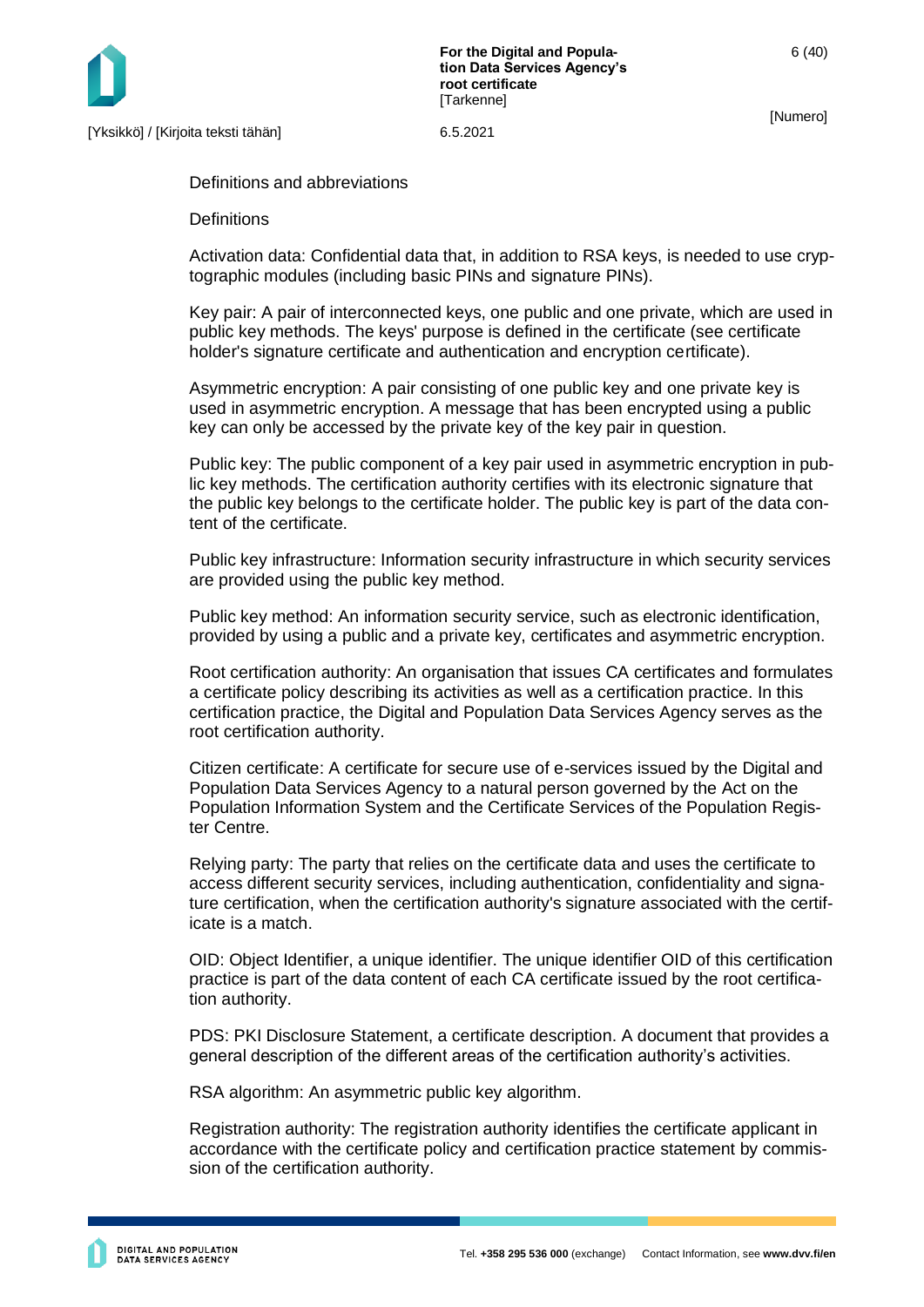

Revocation list: A list of certificates that have been revoked before their expiry. A certificate put on the revocation list cannot be re-activated. (Authority Revocation List, ARL).

Certificate: A digital certificate that associates the signature authentication data with the signatory and authenticates the signatory.

Certificate system: An IT system used to create certificates and sign revocation lists.

PKI disclosure statement: A document that contains the main solutions of the certificate policy and certification practice.

Certificate Policy (CP): A document describing how the root certification authority issues CA certificates. Additionally, the document describes such aspects as the parties' responsibilities. The certificate policy must be publicly accessible.

Certificate register: A register conformant to the Act on Strong Electronic Identification and Trust Services that a Certification Authority providing certificates to the public must maintain for a set period of time.

Certification practice (CPS): A more detailed description of how the root certification authority implements its certificate policy.

Certification authority's private key: The private key used by the certification authority to sign the certificates it issues and the revocation lists it publishes.

Certification authority: An organisation that issues certificates, is responsible for their creation and draws up a certificate policy that describes its operation and the associated certification practice statement.

CA certificate: A certificate issued by the root certification authority (CA). Contains the public key that corresponds to the private key issued by the certification authority used to authenticate the certification authority's electronic signature.

Certificate applicant: An organisation that applies for a certificate and that is identified at the time of submitting the application.

Certificate holder: An organisation whose public key has been certified with the root certification authority's private key and whose identifying data are contained in the CA certificate.

Certificate usage and purpose: In this document, certificate usage refers to the use of both the certificate and the associated keys. For example, using a certificate to create an electronic signature refers to both the use of a private key for signing a document and to the use of the public key and certificate for verifying the signature.

Acronyms ARL Authority Revocation List CA Certification Authority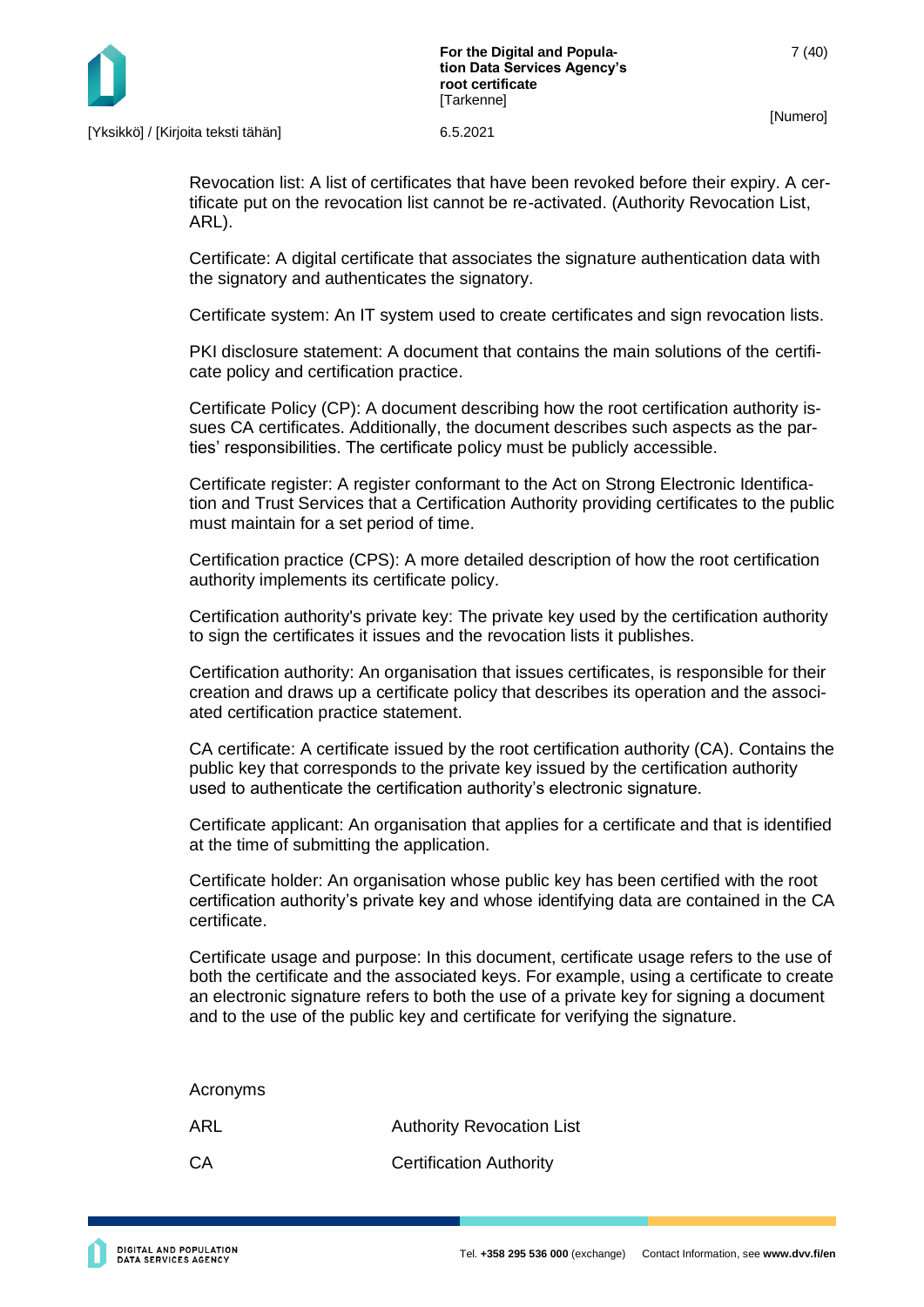[Yksikkö] / [Kirjoita teksti tähän] 6.5.2021

[Numero]

8 (40)

| СP            | <b>Certificate Policy</b>                                                                         |
|---------------|---------------------------------------------------------------------------------------------------|
| <b>CPS</b>    | <b>Certification Practice Statement</b>                                                           |
| CRL           | <b>Certificate Revocation List</b>                                                                |
| <b>FINEID</b> | <b>Finnish Electronic Identification</b>                                                          |
| <b>FIPS</b>   | <b>Federal Information Processing Standard</b>                                                    |
| HSM           | <b>Hardware Security Module</b>                                                                   |
| eID           | Electronic identification of a person                                                             |
| HTTP          | <b>Hypertext Transfer Protocol</b>                                                                |
| ISO 27001     | <b>ISO/IEC 27001</b>                                                                              |
| LDAP          | <b>Lightweight Directory Access Control</b>                                                       |
| OCSP          | Online Certificate Status Protocol, an online service for<br>checking the status of a certificate |
| OID           | Object Identifier                                                                                 |
| <b>PDS</b>    | PKI Disclosure Statement, certificate description                                                 |
| PKI           | <b>Public Key Infrastructure</b>                                                                  |
| <b>RSA</b>    | Rivest, Shamir, Adleman                                                                           |
| <b>SIM</b>    | <b>Subscriber Identity Module</b>                                                                 |
| <b>DPDSA</b>  | Digital and Population Data Services Agency                                                       |
|               |                                                                                                   |

# <span id="page-8-0"></span>**1 Introduction**

The certification practice statement is a document drawn up by the certification authority (CA) which describes the practices and principles used in certification. The certification practice statement is a more detailed description of the certification authority's activities than a certificate policy.

This certificate practice statement is applied to the root certification authority's certificate (VRK Gov. Root CA – G2) of the Digital and Population Data Services Agency.

The status and tasks of the Certification Authority have been established by the Act

on the

Digital and Population Data Services Agency (304/2019), previously knowns as Population Register Centre.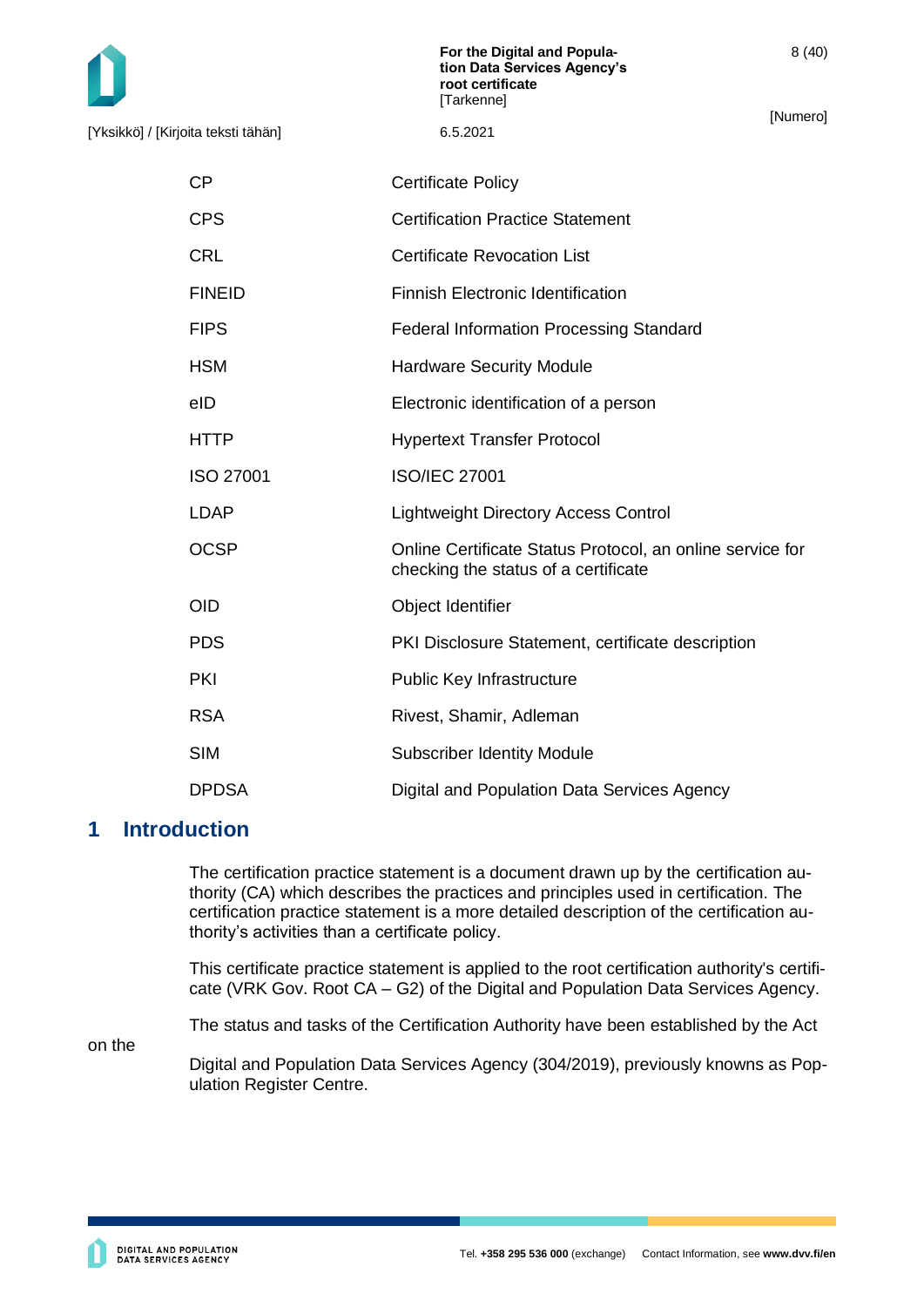

**For the Digital and Population Data Services Agency's root certificate [Tarkenne]** 

[Numero]

9 (40)

## <span id="page-9-0"></span>**1.1 General points**

The Digital and Population Data Services Agency's certificate services are based on the public key infrastructure (PKI). The DPDSA's certificate infrastructure consists of a certificate system, a supplier of certificate data contained in the certificate cards, a revocation list, an advisory service and a directory service. The DPDSA's activities as a certification authority include the provision of certification, directory and revocation services, registration, and the creation and individualisation of a card that contains the certificate. The DPDSA is responsible for the functioning of the certificate system as a whole, including any registration authorities and technical suppliers it may use.

DPDSA draws up a separate certificate policy for each type of certificate issued by it, and a separate certification practice statement for each technical platform. The certificate policy contains a general description of the practices, terms and conditions, responsibility allocation and other matters related to certificate usage for each type of certificate. The certification practice statement contains a detailed description of the applicable practices. Each document is identified by an OID. The documents are available online at www.fineid.fi.

The DPDSA's certificate activities are based on provisions on identification and trust services laid down in Regulation (EU) No 910/2014 of the European Parliament and of the Council of 23 July 2014 on electronic identification and trust services for electronic transactions in the internal market and repealing Directive 1999/93/EC (Regulation).

The Digital and Population Data Services Agency's trust services meet the requirements contained not only in the eIDAS Regulation but also in standard EN 319 401 for qualified trust service providers and standard EN 319 411-1 for qualified trust service providers issuing certificates.

The certificates issued by the Digital and Population Data Services Agency are signature certificates and means of strong electronic identification in accordance with the Act on Strong Electronic Identification and Trust Services (617/2009). The DPDSA also issues other personal and software certificates within the same reliable system of the certification authority.

The Digital and Population Data Services Agency's trust structure is hierarchic: the PCR has a single root certification authority that issues certificates to other certification authorities. A certification authority may be either the Digital and Population Data Services Agency or some other public or private organisation.

The Digital and Population Data Services Agency introduced a new certificate system on 14/12/2017. The Digital and Population Data Services Agency's trust model is hierarchic: the PCR has a single root certification authority that issues certificates to other certification authorities. A certification authority may be either the Digital and Population Data Services Agency or some other public or private organisation.

This document describes the practices that the root certification authority follows when issuing certificates to the certification authority granting Government citizen certificates. End user certificates are not issued by the root certification authority: these are issued by the certification authorities certified by the root certification authority, each of which have their own certificate policies and certification practices.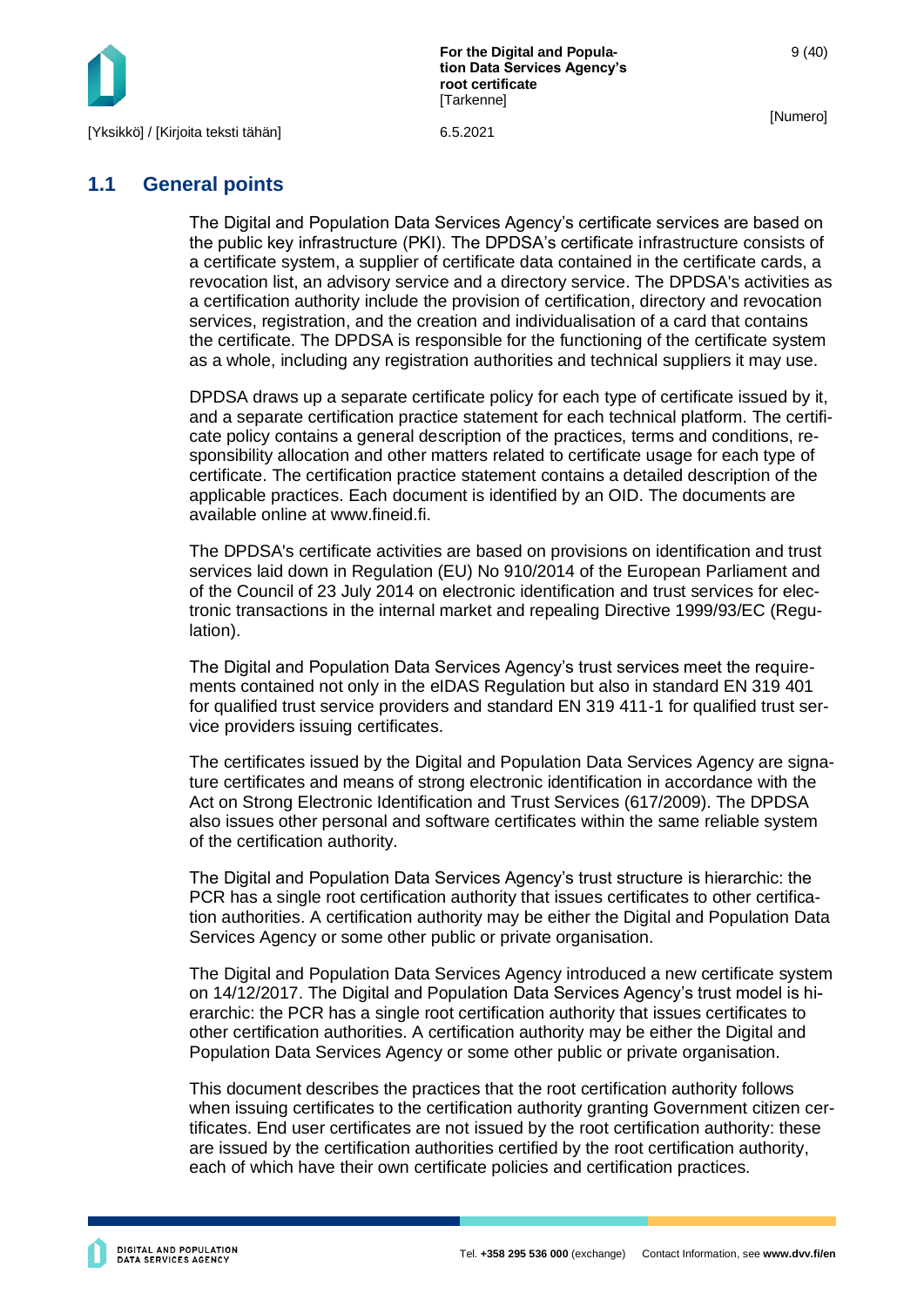

#### Figure 1: Certificate hierarchy

CN = VRK CA for Temporary Certificates - G2

OU = Tilapaisvarmenteet

O = Vaestorekisterikeskus CA

 $C = FI$ 

The CA certificate includes the CA's public key, name, the intended use and period of validity of the certificate as well as other information necessary for the use of the

CN = VRK CA for Social Welfare and Healthcare

Prof. Temp. Certs

OU = Sosiaali- ja terveydenhuollon

tilapaisammattivarmenteet O = Vaestorekisterikeskus CA  $C = FI$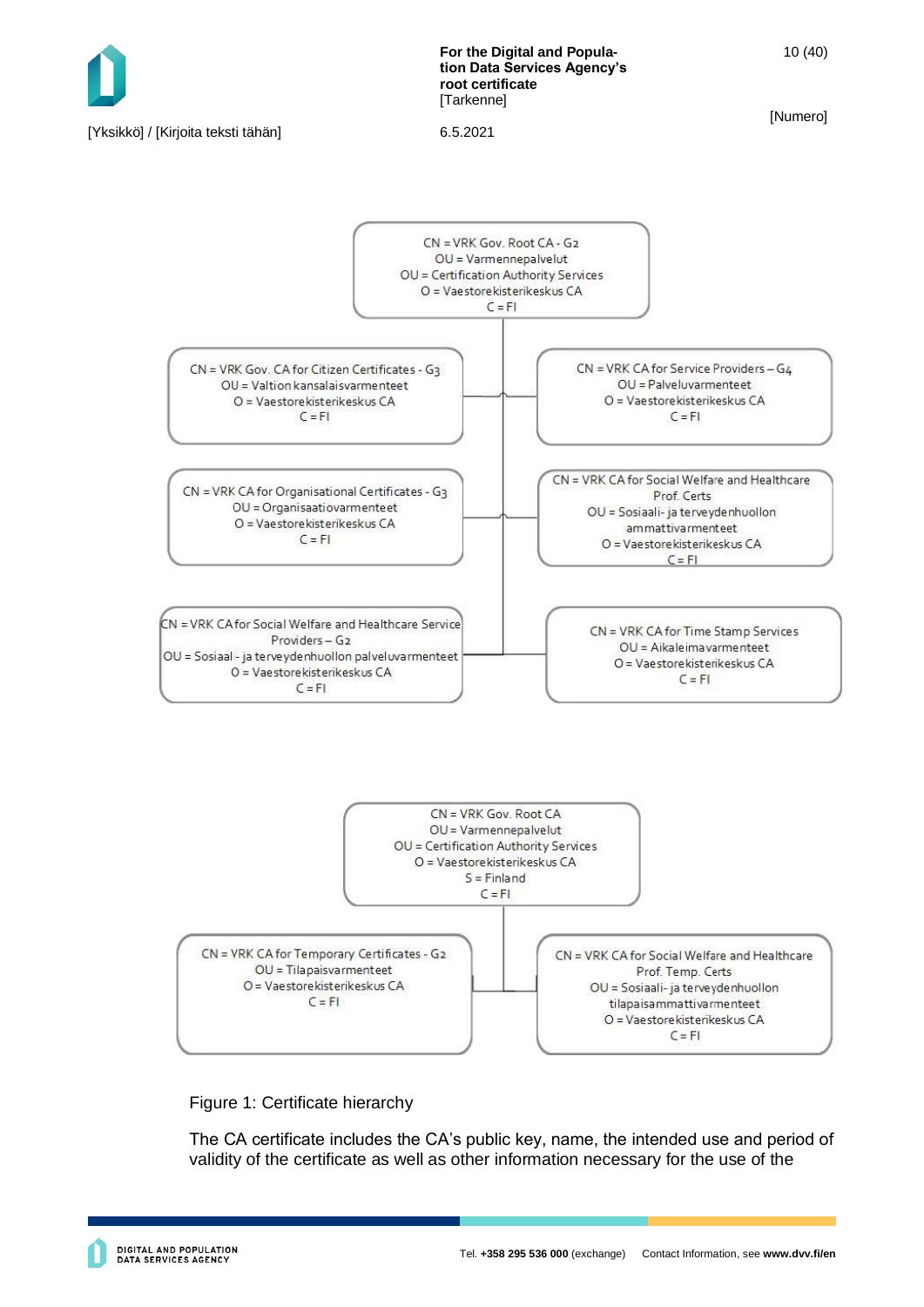

certificate. The certificate data are signed electronically by the root certification authority's private key. CA certificates under this certificate practice statement are based on a public key infrastructure.

A private key that matches the public key in the CA certificate is used to sign electronically all citizen certificates that are issued and revocation lists that are published. The party relying on the CA certificate may verify its authenticity and integrity on the basis of the root certificate.

The Digital and Population Data Services Agency's Certificate Policy and Certification Practice documents have unique identifiers (OIDs).

The Digital and Population Data Services Agency draws up a separate certificate policy for the root certification authority as well as separate certificate policies for each type of CA certificate issued by the root certification authority. The Certificate Policy contains a general description of the practices, terms and conditions, responsibility allocation and other matters used by the certificate authority in its certification activities. The Certification Practice Statement contains a detailed description of the applicable practices.

## <span id="page-11-0"></span>**1.2 Identifiers**

The title of this certification practice statement is the Certification Practice Statement for the Digital and Population Data Services Agency's root certificate,

and it refers to the following certification practices of sub-certificates:

VRK Gov. CA for Citizen Certificates - G3, OID: 1.2.246.517.1.10.201.1

VRK CA for Organisational Certificates - G3, OID: 1.2.246.517.1.10.201.2

VRK CA for Temporary Certificates - G2, OID: 1.2.246.517.1.10.201.3

VRK CA for Service Providers - G4, OID: 1.2.246.517.1.10.201.4

VRK CA for Social Welfare and Healthcare Prof. Certs, OID: 1.2.246.517.1.10.201.5

VRK CA for Social Welfare and Healthcare Prof. Temp. Certs, OID: 1.2.246.517.1.10.201.6

VRK CA for Social Welfare and Healthcare Service Providers – G2, OID: 1.2.246.517.1.10.201.7

VRK CA for Time Stamp Services, OID: 1.2.246.517.1.10.201.8

This certification practice statement refers to the policy for the root certification authority of the Digital and Population Data Services Agency, OID 1.2.246.517.1.10.201.

The certificate policy and the certification practice statement are available at www.fineid.fi.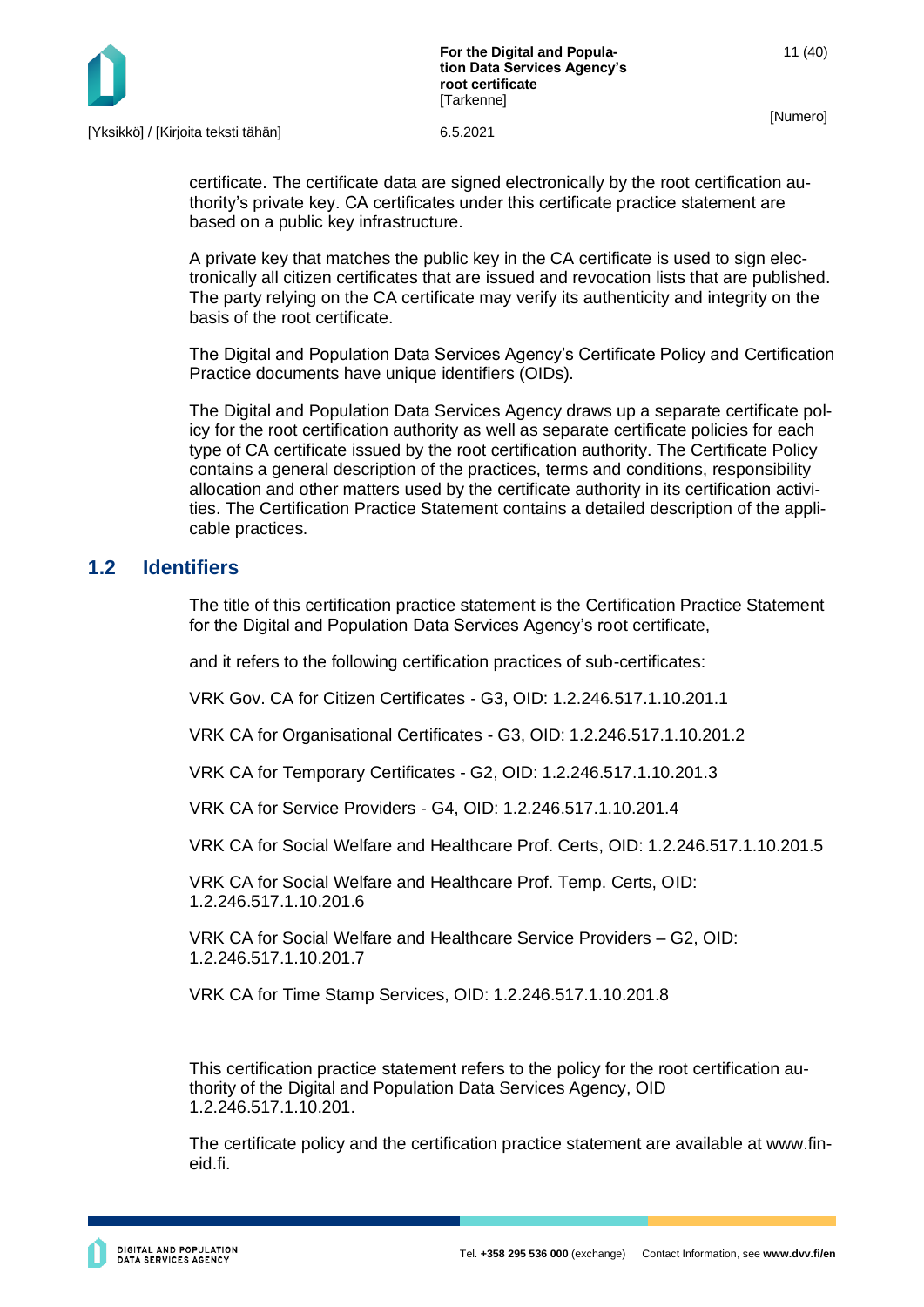

## <span id="page-12-0"></span>**1.3 The root certification authority and the range of application of CA certificates**

The root certification authority provides certificate services according to the terms and conditions specified in this certificate practice statement and guarantees their functioning in accordance with Chapter 2.2.1 on the responsibilities of the root certification authority. The root certification authority is responsible for the functioning of the certificate system as a whole, including any registration authorities and technical suppliers it may use. This certificate practice statement was registered by the Digital and Population Data Services Agency, which also serves as the CA certificate holder in accordance with this certificate practice statement.

The Digital and Population Data Services Agency is an authority that maintains a personal data file. Under the act on the Population Information System and the Certificate Services of the Population Register Centre, its task is to provide certificate services for e-service use. The DPDSA's Certificate Service is comprised of the following functions:

## <span id="page-12-1"></span>**1.3.1 Root certification authority**

The task of the root certification authority is to:

- issue CA certificates
- ensure the accuracy of the data content of the certificates issued by it
- provide certificate and directory services in accordance with its certificate policy and certification practice statement, and certification revocation services
- revoke CA certificates and publish CA certificate revocation lists (ARL).

## <span id="page-12-2"></span>**1.3.2 Registration authority**

The root certification authority is responsible for all tasks related to the registration of CA certificates.

• The registration authority identifies CA certificate applicants in accordance with the certification practice statement.

#### <span id="page-12-3"></span>**1.3.3 Directory service**

The directory service is a public Internet service which can be used to retrieve all CA certificates issued by the root certification authority and the certification authority's latest revocation list. The directory service is available at ldap://ldap.fineid.fi.

#### <span id="page-12-4"></span>**1.3.4 CA certificate holder organisation**

A CA certificate under this certificate practice statement has been issued to the Digital and Population Data Services Agency for granting citizen certificates.

The certificate holder organisation must comply with the root certification authority's Certificate Policy and Certification Practice Statement.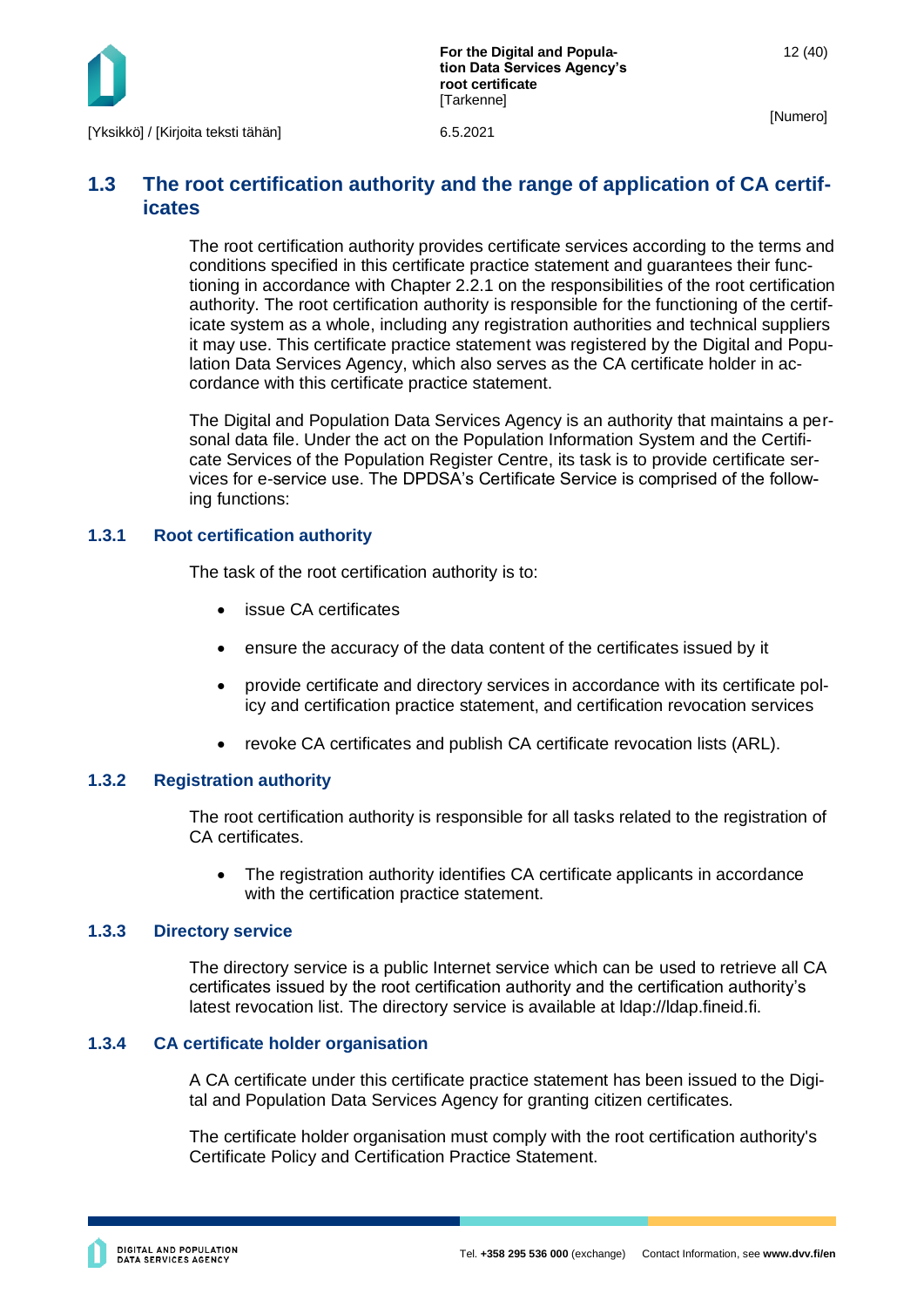

# <span id="page-13-0"></span>**1.3.5 Trusting a CA certificate**

The trusting party is a natural person or an organisation that trusts the CA certificate information and uses the root certification authority's certificate for verifying the authenticity and integrity of the CA certificate. The trusting party must verify that the CA certificate is valid and not on a revocation list.

## <span id="page-13-1"></span>**1.3.6 Using a CA certificate**

The purposes of using CA certificates referred to in this certification practice statement are: signing CA certificates and signing the certificate revocation list.

The Certificate Policy and Certification Practice Statement contain requirements related to the obligations of the root certification authority, a registration authority, a CA certificate holder and a relying party as well as matters related to legislation and dispute resolution.

## <span id="page-13-2"></span>**1.4 Contact details**

## <span id="page-13-3"></span>**1.4.1 Organisation responsible for administering the certification practice statement**

This certification practice statement was registered by the Digital and Population Data Services Agency. The centre is responsible for the administration and updating of this certification practice statement.

Copyright under this certification practice statement belongs to DPDSA.

## <span id="page-13-4"></span>**1.4.2 Contact person**

Questions regarding this certification practice statement should be addressed to:

## **Digital and Population Data Services Agency**

| P.O. Box 123 (Lintulahdenkuja 2) | Tel. +358 295 535 001 |
|----------------------------------|-----------------------|
| 00531 Helsinki                   | Fax. +358 9 876 4369  |
| Business ID: 0245437-2           | kirjaamo@dvv.fi       |

For inquiries concerning the certification policy, contact the registry office of the Digital and Population Data Services Agency, e-mail: kirjaamo@dvv.fi.

## **Digital and Population Data Services Agency (DPDSA) Certificate Services**

P.O. Box 123

FI-00531 Helsinki

[www.fineid.fi](http://www.fineid.fi/)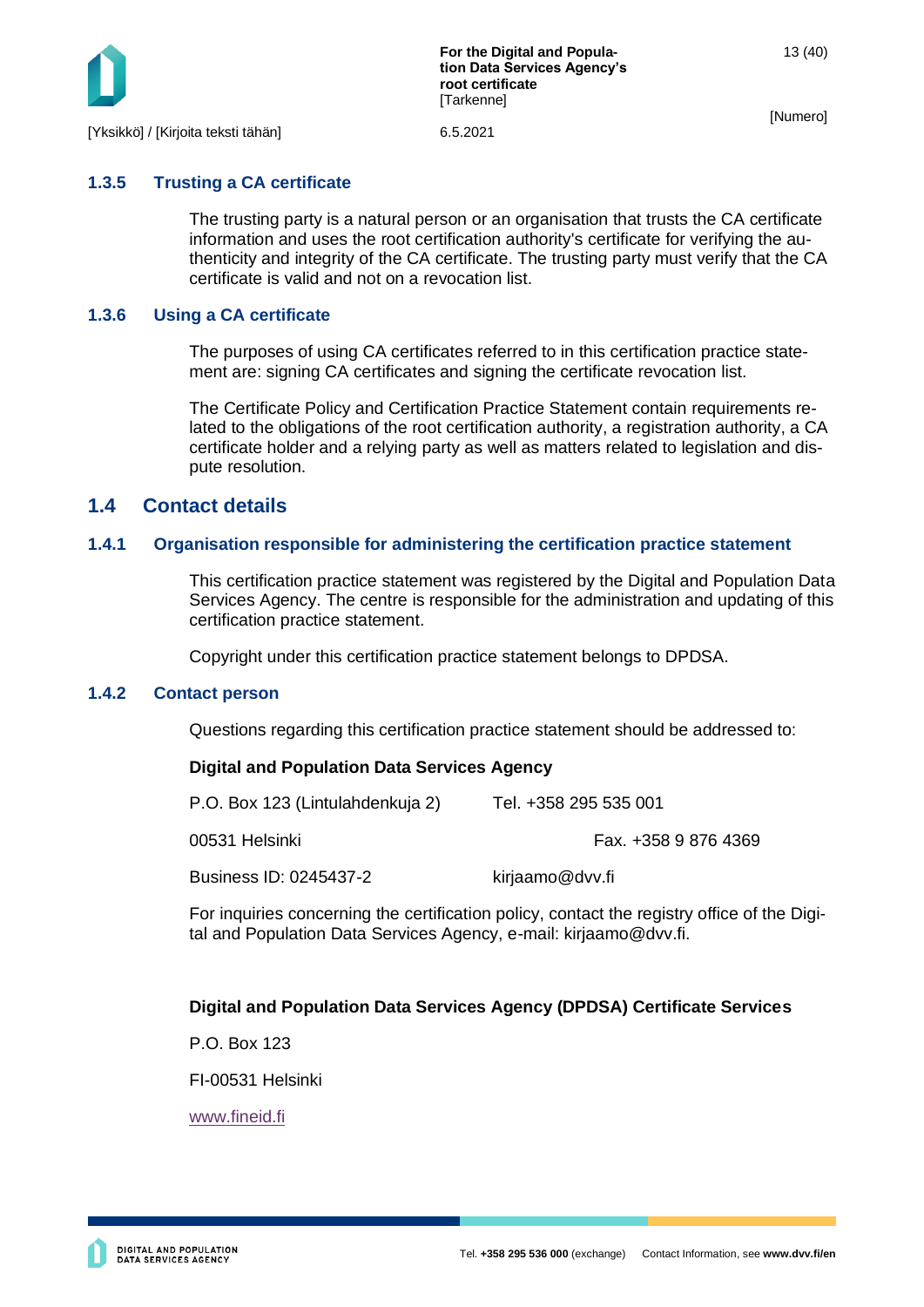

# <span id="page-14-0"></span>**2 General terms and conditions**

This certification practice statement is effective as of 01/01/2020. The modification and publication procedure of the certification practice statement is described in Chapter 8 of this document.

## <span id="page-14-1"></span>**2.1 Obligations**

## <span id="page-14-2"></span>**2.1.1 The obligations of the root certification authority**

- The root certification authority shall act in compliance with current legislation.
- The root certification authority performs its duties carefully, reliably and appropriately.
- The root certification authority must have the necessary technical capabilities, financial resources and ability to cover its liability for damages.
- The root certification authority is responsible for all areas of the certification activity, including the reliability and functioning of the services and products produced by any technical suppliers or persons who assist the root certification authority.
- The root certification authority draws up and maintains a Certificate Policy which describes at a general level the procedures for issuing, maintaining and managing CA certificates, the terms and conditions, the allocation of responsibilities, and other matters related to the use of CA certificates.
- The root certification authority draws up and maintains certification practice statements which describe how the root certification authority applies its certificate policy.
- The root certification authority complies with the certificate policy and certification practice statement requirements.
- The root certification authority makes the certificate policy and the certification practice statement publicly available.
- The root certification authority shall employ sufficient staff with the expertise, experience and competence required for producing certificate services.
- The root certification authority shall use reliable systems and products protected against unauthorised use.
- The root certification authority keeps publicly available information regarding its root certificates and certificate activities, based on which the operation and reliability of the root certification authority can be assessed.
- The root certification authority complies with the certificate policy and the certification practice statement in registration.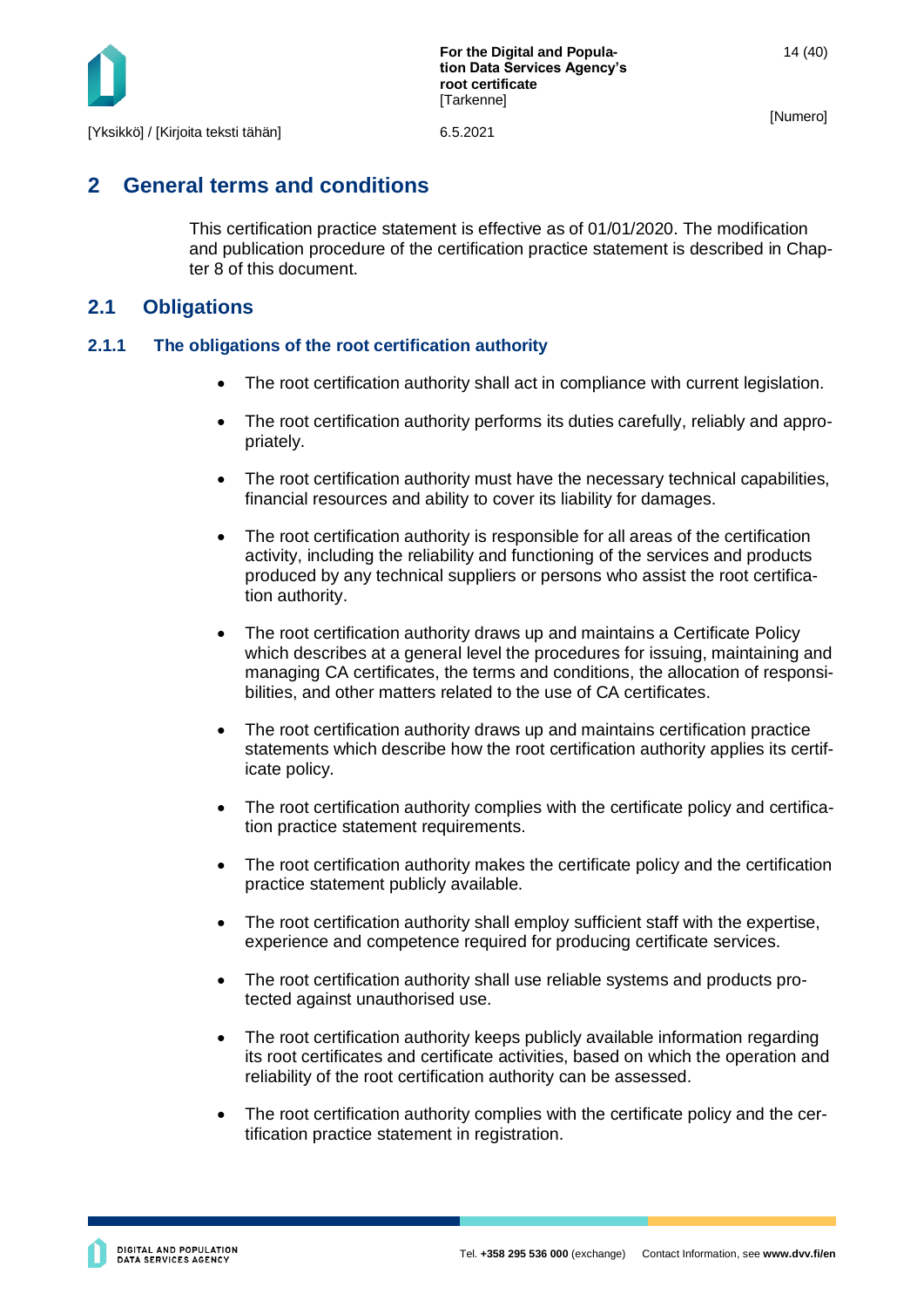

- The root registration authority identifies the CA certificate applicant reliably as described in the certification practice statement, ensuring that the applicant's information is carefully verified.
- The root registration authority shall see to the careful handling and confidentiality of the data.

## <span id="page-15-0"></span>**2.1.2 The obligations concerning the CA certificate holder organisation**

- The purposes of using CA certificates are: signing citizen certificates and signing the certificate revocation list. The certificate may only be used for the intended purpose.
- An organisation that holds a CA certificate is responsible for ensuring that the data provided in the certificate application is correct.
- The CA certificate holder organisation must store their private key in a secure environment and prevent its loss, disclosure to outsiders, modification or unauthorised use.
- The CA certificate holder organisation must notify the root certification authority immediately if it knows or suspects that the certificate authority's private key has been compromised. The root certification authority will then revoke the CA certificate in question and publish it on the revocation list (ARL).

#### <span id="page-15-1"></span>**2.1.3 Responsibilities of the party relying on a CA certificate**

The root certification authority shall comply with the certificate policy and certification practice statement in issuing CA certificates.

A relying party may trust the certificate in good faith after verifying that the CA certificate is valid and not placed on the revocation list. The trusting party must check the validity of the CA certificates before accepting them. In order to reliably verify the validity of a CA certificate, the party relying on the certificate must comply with the following procedure for revocation list checks.

When a party relying on the CA certificate downloads the revocation list from a directory, it must verify the authenticity and integrity of the revocation list by checking the list's electronic signature. In addition, the validity period of the revocation list must be checked.

If the most recent revocation list cannot be retrieved from the directory because of hardware or directory service malfunction, no CA certificate of a certificate issued under this should be accepted if the validity period of the last retrieved revocation list has expired. All CA certificate and end user certificate approvals after the validity period are at the risk of the party trusting the CA certificate.

#### <span id="page-15-2"></span>**2.1.4 Obligations pertaining to the publishing of a CA certificate**

CA certificates are published in a generally available public directory, and revoked CA certificates on a revocation list where a party trusting the certificate must check its validity.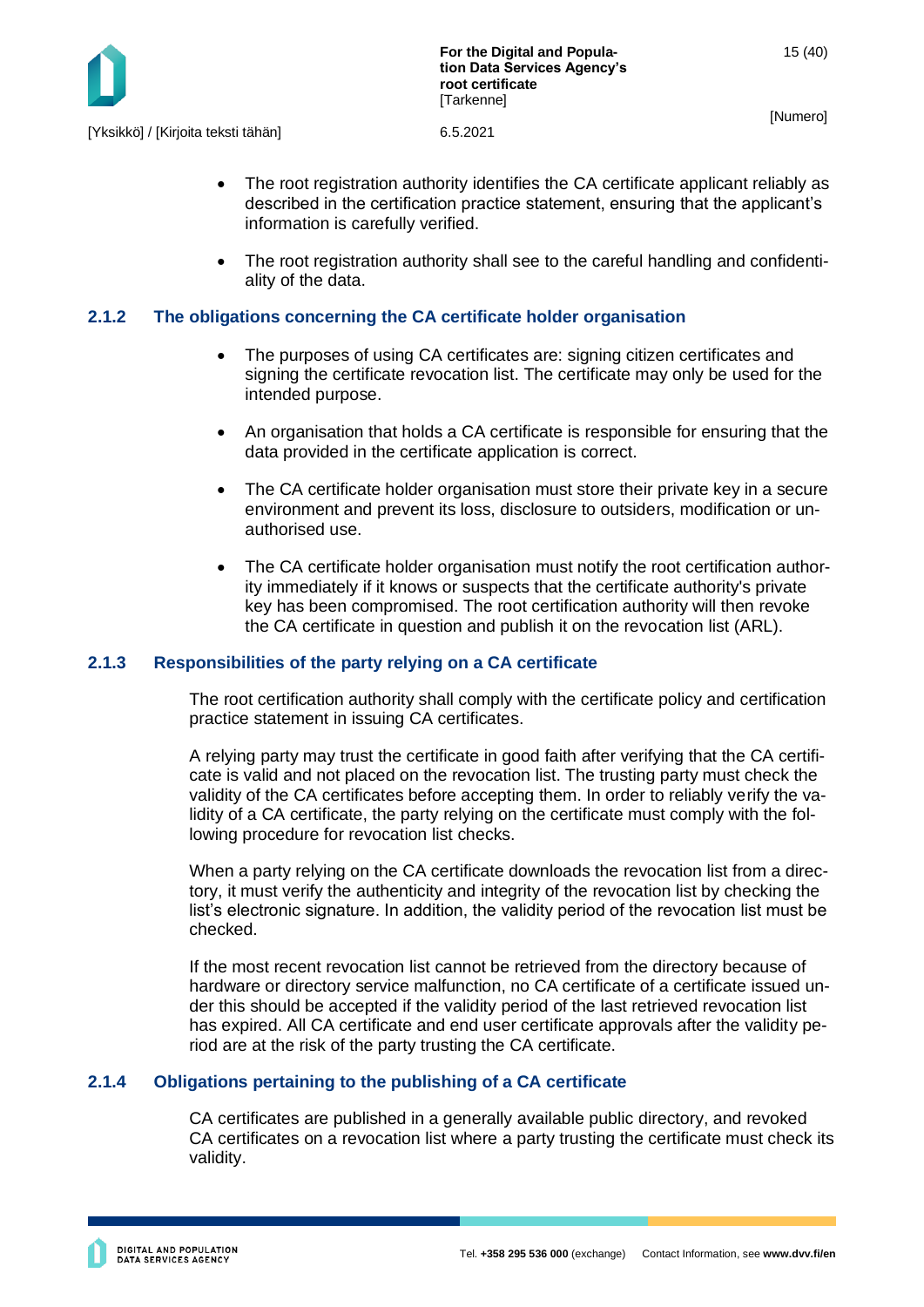

**For the Digital and Population Data Services Agency's root certificate [Tarkenne]** 

[Numero]

## <span id="page-16-0"></span>**2.2 Liabilities**

## <span id="page-16-1"></span>**2.2.1 Root certification authority's responsibilities**

The Digital and Population Data Services Agency as a root certification authority is liable for the safety of the entire certificate system. The root certification authority is liable for services it has commissioned as if for its own.

The Digital and Population Data Services Agency is responsible for ensuring that the CA certificates have been created in compliance with the Act on the Population Information System and the Certificate Services of the Population Register Centre and the Act on Strong Electronic Identification and Trust Services, and that it meets the certification authority's liability for damages. Digital and Population Data Services Agency is liable only for the data it has stored in the CA certificate.

The Digital and Population Data Services Agency ensures that the CA certificate will be available from the time it is handed over for its entire period of validity, unless the CA certificate has been reported to the revocation list.

The Digital and Population Data Services Agency ensures that the CA certificate has been released according to agreement to the organisation identified as required by the CA certificate.

When signing a CA certificate with its private key, the root certification authority assures it has checked the data in the certificate following the procedures described in the root certification authority's service certificate policy and the certification practice statement.

The root certification authority ensures that the right CA certificate is put on the revocation list and that it appears on the revocation list in the time specified in this certification practice statement.

#### <span id="page-16-2"></span>**2.2.2 Registration authority's responsibilities**

The root certification authority serves as the CA certificate's registration authority. The CA certificate is applied from the root certification authority based on an application on the issue.

In all its activities, the root certification authority complies with the certification authority's responsibilities referred to in this section.

The root certification authority is liable for the damages pertaining to registration in accordance with this section.

#### <span id="page-16-3"></span>**2.2.3 CA certificate holder organisation's responsibilities**

The CA certificate holder organisation is responsible for the use of the certificate, for the legal actions taken with it and the financial consequences of the legal actions.

The CA certificate holder organisation's responsibility for the certificate use ends when it has provided the root certification authority with the information on revoking the certificate in accordance with the agreement concerning the issue of the CA certificate. To end the responsibility of the CA certificate holder organisation, the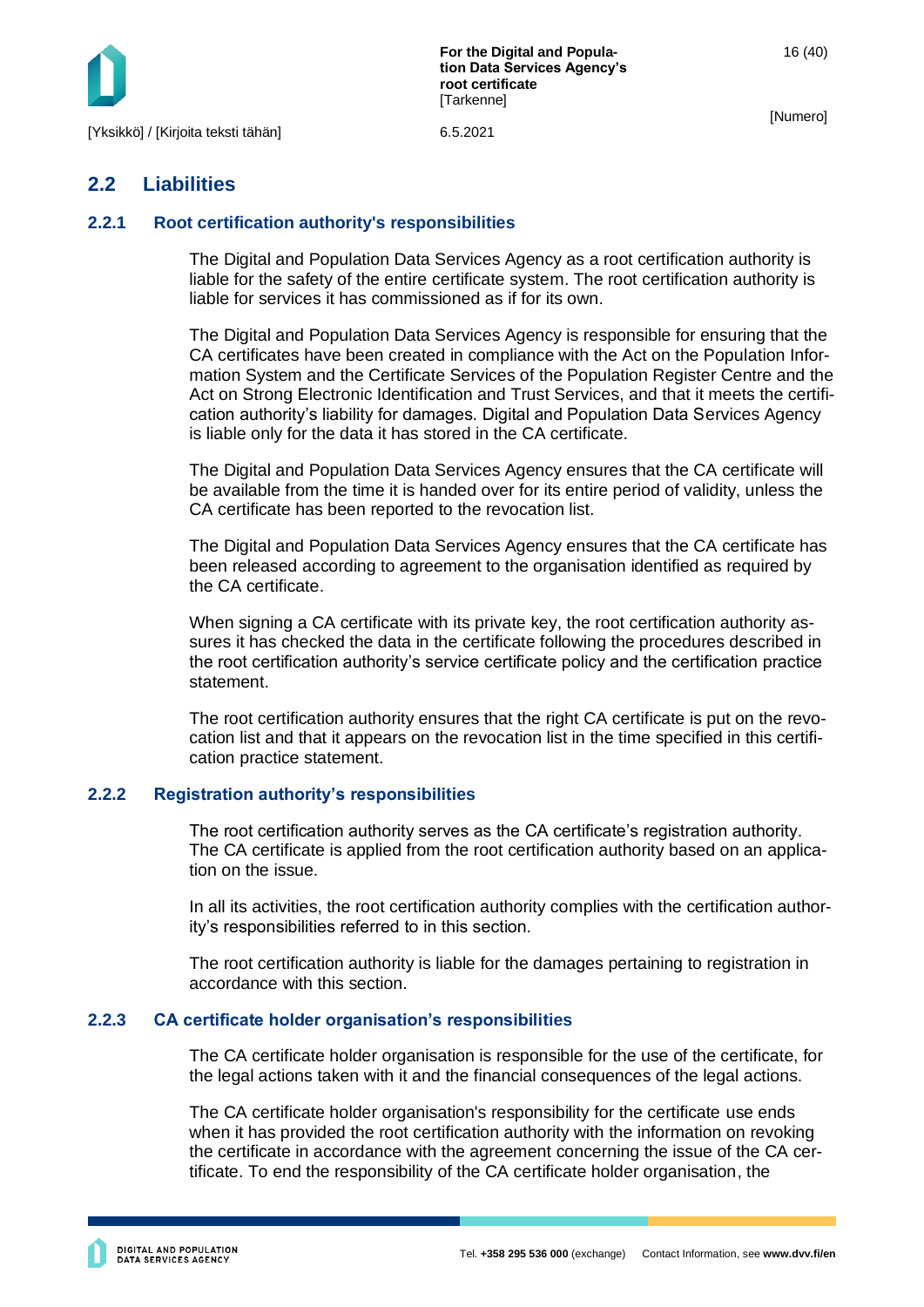

revocation request must be made immediately after giving the reason for making the request.

#### <span id="page-17-0"></span>**2.2.4 Responsibilities of a party relying on a CA certificate**

A party relying on a CA certificate may not trust the correctness of a CA certificate in good faith if the validity of the certificate has not been checked against the revocation list. Accepting the CA certificate in the above cases releases the root certification authority from liability and responsibility.

A party trusting a CA certificate must verify that the certificate issued corresponds to its intended use

#### <span id="page-17-1"></span>**2.2.5 Limitations of liability**

The root certification authority is not liable for damages and costs caused by the disclosure of a CA certificate holder organisation's private key unless the disclosure is the direct result of the root certification authority's actions.

The root certification authority is not liable for indirect or consequential damage caused to the CA certificate holder organisation. Neither is the Digital and Population Data Services Agency liable for indirect or consequential damages incurred by other partners of the relying party or the certificate holder organisation.

The root certification authority is not responsible for the operation of public telecommunication connections, such as the Internet, or for the inability to execute a legal transaction because of the non-functionality of a device or software used by the CA certificate holder organisation or for the use of a CA certificate in contradiction to its intended use.

The root certification authority has the right to develop the certificate service. The root certification authority is not liable to compensate the CA certificate holder organisation or a relying party for any expenses caused by the root certification authority's development work.

The root certification authority has the right to interrupt the certificate service for modifications or maintenance. Changes to or maintenance of the revocation list will be announced in advance.

The root certification authority is not liable for errors in the online service or application based on the CA certificate or any expenses arising from them.

The CA certificate holder organisation's responsibility for certificate use ends when a representative of the organisation has provided the root certification authority with the information required to revoke the certificate and has also informed its most important partners and stakeholders related to certificate transactions of the matter. You should make the revocation request immediately after you have noticed the reason for making the request.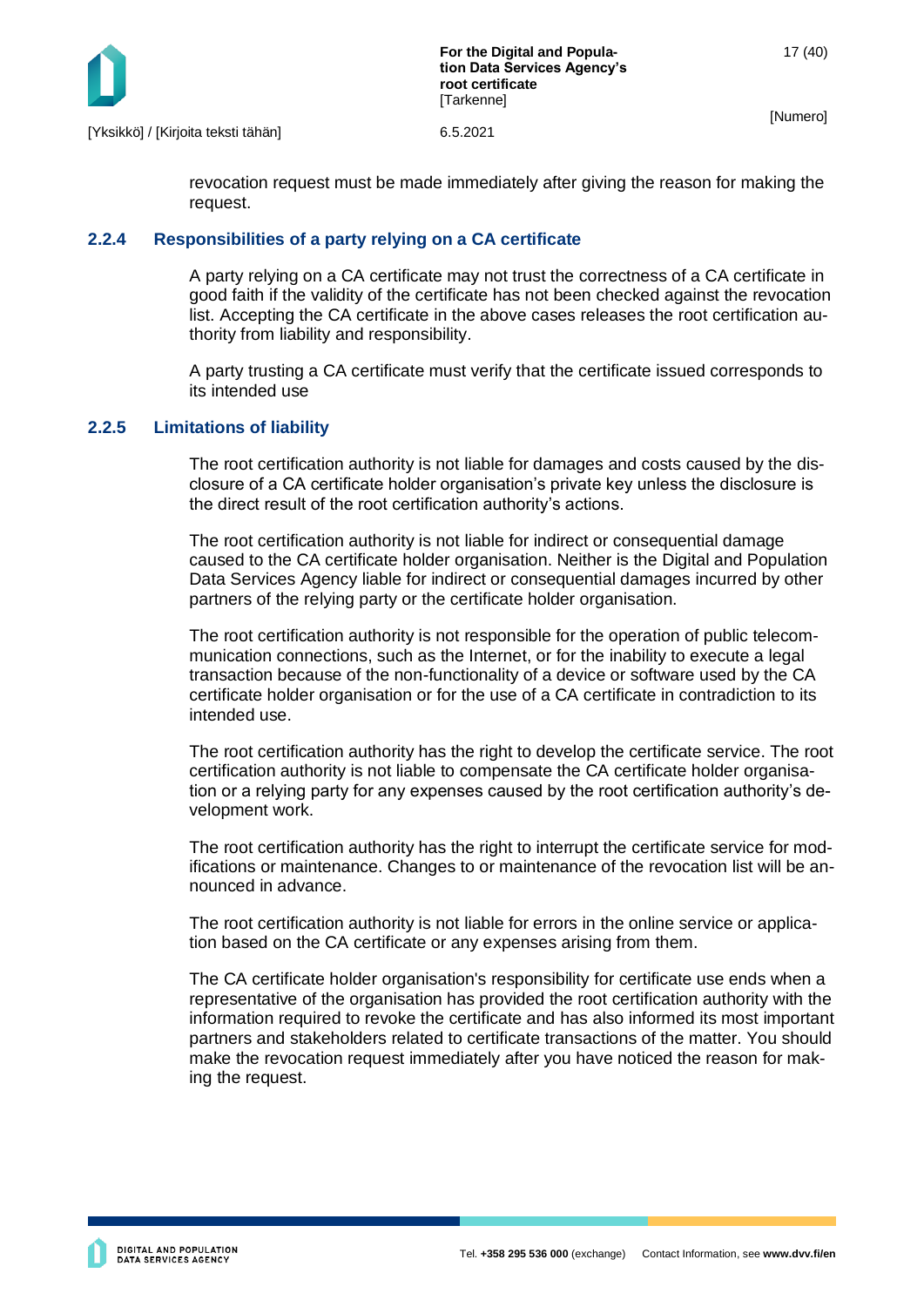

**For the Digital and Population Data Services Agency's root certificate [Tarkenne]** 

[Numero]

18 (40)

## <span id="page-18-0"></span>**2.3 Financial liability**

#### <span id="page-18-1"></span>**2.3.1 Root certification authority**

In addition, the requirements laid down in the Act on Strong Electronic Identification and Trust Services (617/2009) apply to the Digital and Population Data Services Agency. Where applicable, the provisions of the Tort Liability Act (412/1974) also apply.

#### <span id="page-18-2"></span>**2.3.2 Other parties**

A party trusting a CA certificate may trust the correctness of the CA certificate if they have verified that the CA certificate has not been included in a revocation list, the validity of the CA certificate has not expired, and the certificate signature has been verified. The root certification authority is responsible for the CA certificate before reporting the certificate to the revocation list in accordance with the root certification authority's commitments in the certificate policy and this certification practice statement on CA certificates.

#### <span id="page-18-3"></span>**2.3.3 The root certification authority's financial administration**

The certificate services produced by the Digital and Population Data Services Agency, which acts as the root certification authority, are covered by a financial administration system and supervision as has separately been set forth. The Digital and Population Data Services Agency is a government agency under the Ministry of Finance. The financial management of the Digital and Population Data Services Agency is based on the acts and decrees that govern central government finances and regulations issued by the Ministry of Finance and the State Treasury. The National Audit Office is responsible for the DPDSA's financial oversight. In addition, its performance is reviewed from the points of view of effectiveness, economy and productivity.

## <span id="page-18-4"></span>**2.4 Interpretation and implementation**

#### <span id="page-18-5"></span>**2.4.1 Applicable legislation**

The root certification authority complies with the valid Finnish legislation in its certificate service activities.

The position of Digital and Population Data Services Agency is prescribed in the act on the Digital and Population Data Services Agency (304/2019).

The root certification authority conforms to the principles of good personal data processing set forth in the Personal Data Act (523/1999) and to the good information management practices of the Act on the Openness of Government Activities (621/1999).

The DPDSA's certificate activities are based on provisions on identification and trust services laid down in Regulation (EU) No 910/2014 of the European Parliament and of the Council of 23 July 2014 on electronic identification and trust services for electronic transactions in the internal market and repealing Directive 1999/93/EC (Regulation).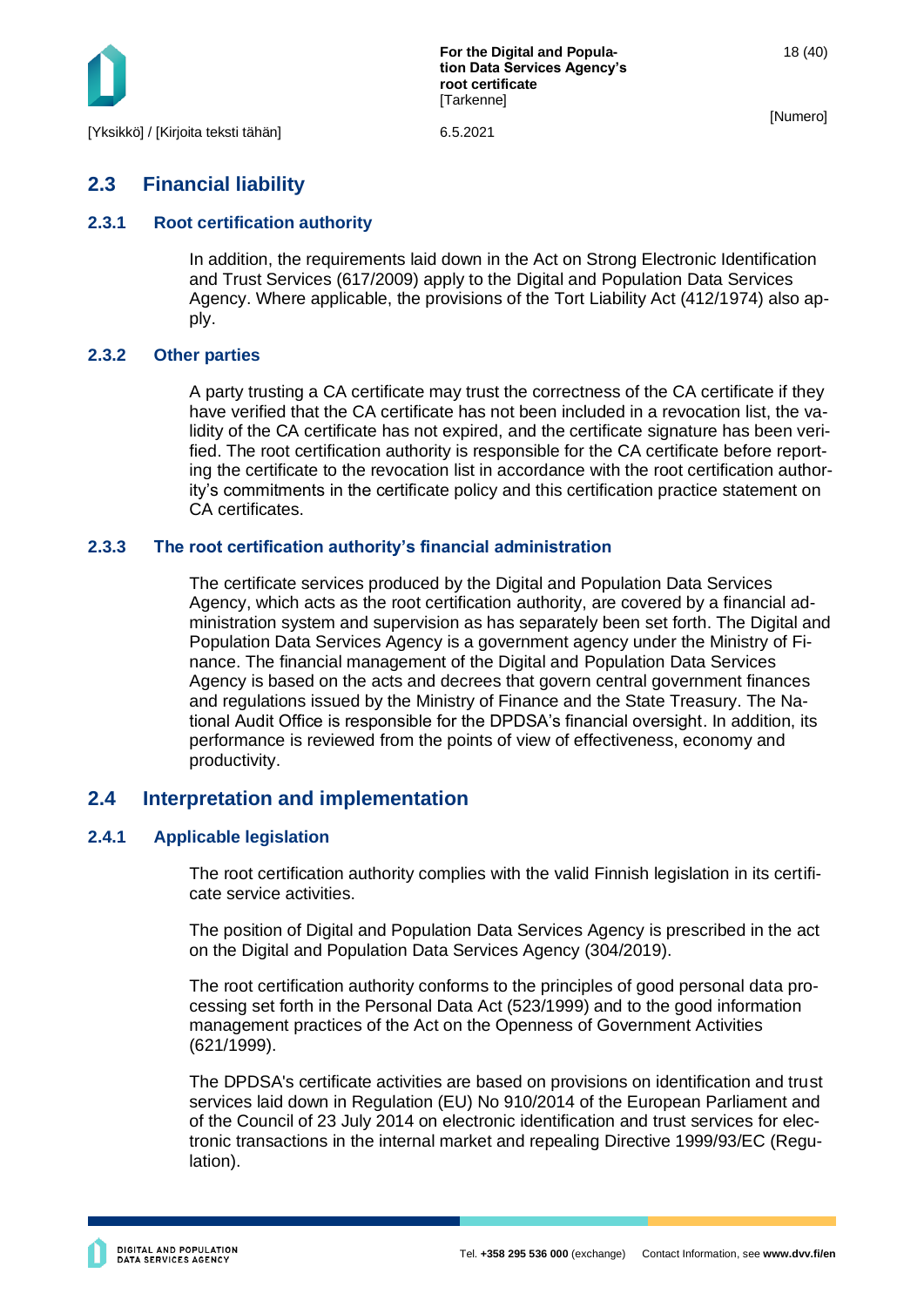

The Digital and Population Data Services Agency's trust services meet the requirements contained not only in the eIDAS Regulation but also in standard EN 319 401 for qualified trust service providers and standard EN 319 411-1 for qualified trust service providers issuing certificates.

In addition, the requirements laid down in the Act on Strong Electronic Identification and Trust Services (617/2009) apply to the Digital and Population Data Services Agency. Where applicable, the provisions of the Tort Liability Act (412/1974) also apply.

## <span id="page-19-0"></span>**2.4.2 Settling of disputes**

When granting certificates, the root certification authority is responsible for the CA certificates meeting the requirements set in this certification practice statement and the certificate policy for CA certificates.

Any disputes shall be settled according to Finnish law. Valid legislation is adhered to in settling appeals and disputes, in administrative supervision and implementation of law.

## <span id="page-19-1"></span>**2.5 Fees**

This section specifies the fees related to the use of a CA certificate issued by the root certification authority.

#### <span id="page-19-2"></span>**2.5.1 Issuing and renewing a CA certificate**

CA certificates are applied from the Digital and Population Data Services Agency. A certificate is always issued against a new application, following the identification procedure specified in this certification practice statement. The price of the CA certificate is based on the valid annual fee indicated in the Digital and Population Data Services Agency's service price list.

#### <span id="page-19-3"></span>**2.5.2 Fees related to the use of a CA certificate**

The root certification authority does not separately charge the CA certificate holder for the use of the certificates, the revocation service or a public directory. The price of the CA certificate is based on the valid annual fee indicated in the root certification authority's service price list.

Individual online service providers may charge a separate fee for the use of their services.

#### <span id="page-19-4"></span>**2.5.3 Fees related to the revocation of a CA certificate**

Reporting a CA certificate to the revocation list is free of charge. Retrieving revocation lists (ARL) from the directory and checking the validity of CA certificates against the revocation list are also free of charge.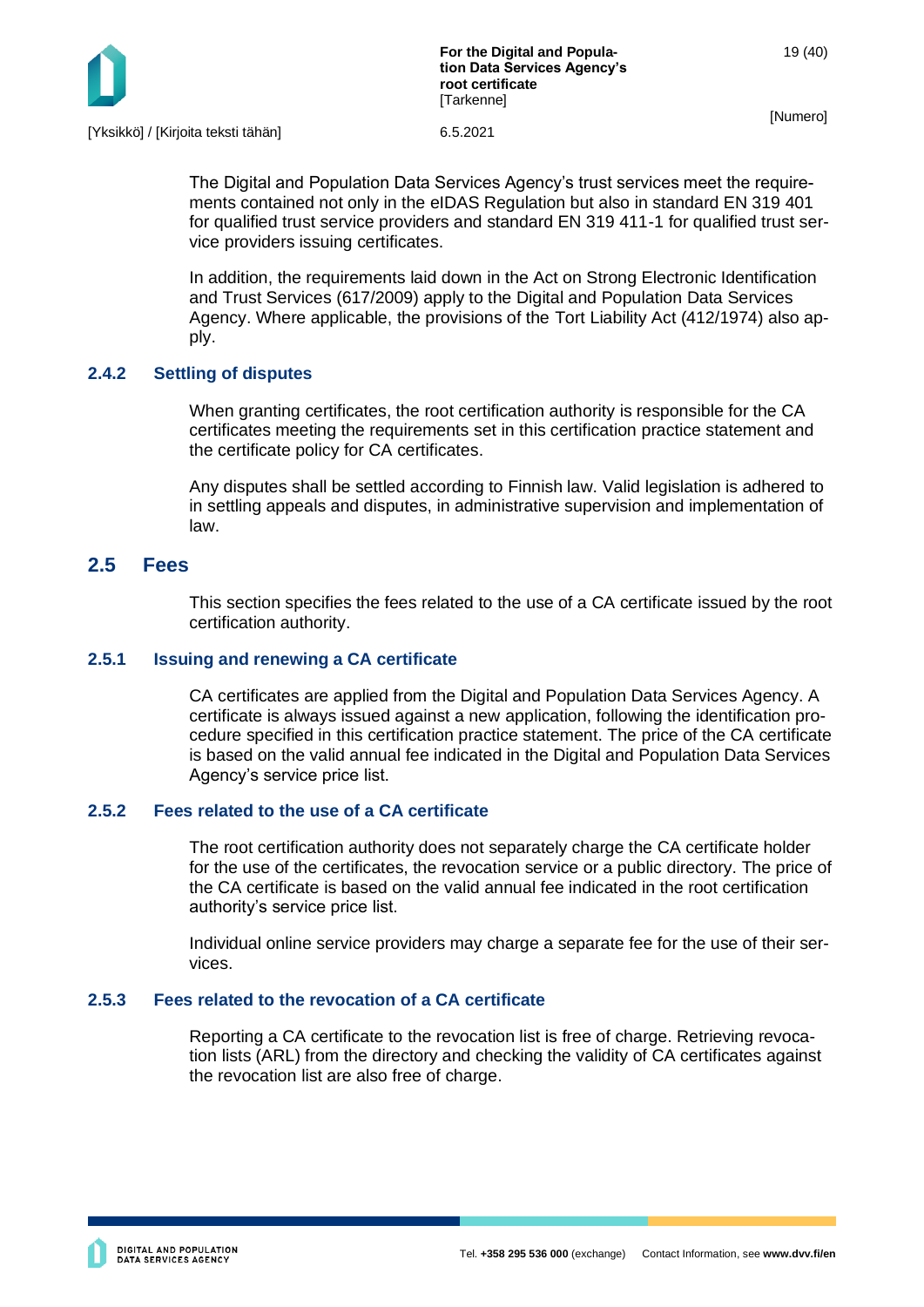

## <span id="page-20-0"></span>**2.6 Publishing and availability of data**

#### <span id="page-20-1"></span>**2.6.1 Publication of CA certificate data**

The root certification authority publishes all CA certificates and revocation lists in a non-chargeable, openly available public directory. The Digital and Population Data Services Agency publishes the Certificate Policy, the Certification Practice Statements, the PDSs and other public documents pertaining to the production of certificate services on its website.

#### <span id="page-20-2"></span>**2.6.2 Publication frequency**

The CA certificate is published in a public directory where it will remain accessible for the duration of its validity. The root certification authority publishes a revocation list that is valid for one year after its publication. This revocation list is updated once a year or as necessary with a new one.

#### <span id="page-20-3"></span>**2.6.3 Availability of data**

Directory and revocation list data are publicly available. The FINeID specifications, Certificate Policies and Certification Practice Statements published by the Digital and Population Data Services Agency can be accessed on the Centre's website.

#### <span id="page-20-4"></span>**2.6.4 Repositories**

The data published by the Digital and Population Data Services Agency is available on the Centre's website. Any non-public certificate system data is saved in the Digital and Population Data Services Agency's own repository. A root certification authority's data is archived according to the authority's valid archiving rules. Particular attention is paid to the processing of personal data and

the Digital and Population Data Services Agency has published specific policy rules conformant to the Personal Data Act on the production of certificate services. The Digital and Population Data Services Agency has also prepared a description of file for each component of the certificate system compliant with the Personal Data Act with respect to the processing of personal data.

## <span id="page-20-5"></span>**2.7 Information security audit**

#### <span id="page-20-6"></span>**2.7.1 Audit frequency**

As a root certification authority, the DPDSA carries out information security audits on the facilities, equipment and operations of its technical suppliers as appropriate. An audit is carried out at least once a year and at the start of each new contract period. In its audit procedure, the Digital and Population Data Services Agency adheres to the practices set out in the ISO 27001 information security management standard.

Audits are carried out to determine the certification authority's compliance with the agreement, taking into account the requirements of information security management standards. Certificate authorities are generally assessed on the basis of ISO 27001.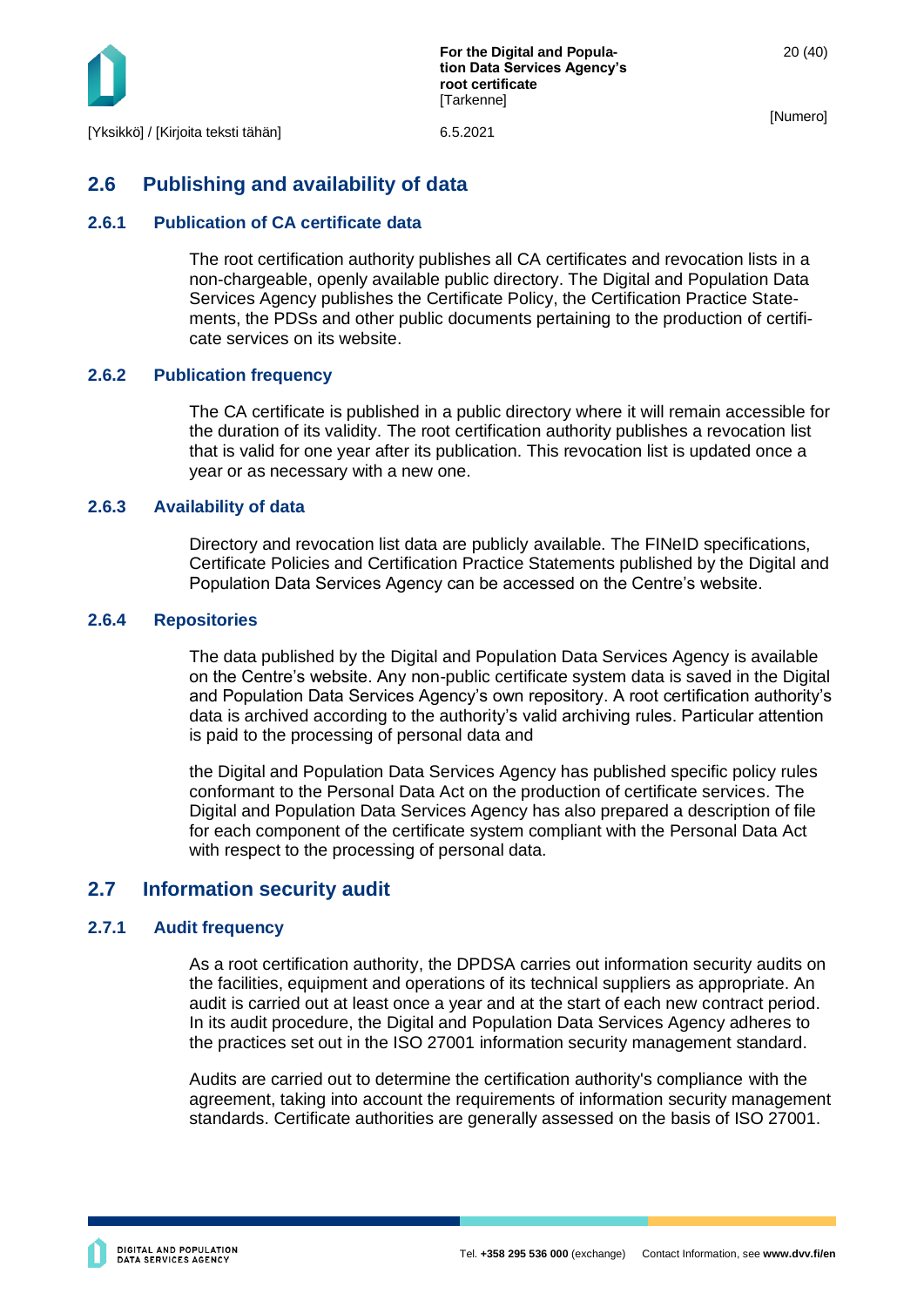

Finnish Transport and Communications Agency (Traficom), which supervises certification authorities, may audit the operation of a certification authority under the prerequisites set forth in the Act on Strong Electronic Identification and Trust Services.

#### <span id="page-21-0"></span>**2.7.2 Auditor**

Digital and Population Data Services Agency's information security audit is carried out by Digital and Population Data Services Agency's Head of Information Management or an external auditor specialised in auditing technical vendors pertaining to certificate services.

## <span id="page-21-1"></span>**2.7.3 Audit objects and scope**

The objects of the audit are determined by the Act on Strong Electronic Identification and Trust Services or, if Digital and Population Data Services Agency is carrying out the audit, the information security standard ISO 27001, Digital and Population Data Services Agency's information security policy or the technical terms of delivery.

The audit is carried out considering the implementation of the eight areas of information security. Audited information security properties include confidentiality, integrity and availability.

In the audit, the certificate policy, the certification practice statement and the operating instructions of technical suppliers are compared regarding the operations of the entire certificate organisation and system. The Digital and Population Data Services Agency ensures that the operating instructions are consistent with the certificate policy.

In audits, attention is paid to information security in administration as well as various service providers, for example, on the basis of the following categories:

Revocation service:

- communications security
- human resources security
- physical security

Certificate production:

- task allocation and personal tasks human resources security
- physical security
- security related to the certification authority's private key
- the certification authority's production system and the backup system
- communications security

Card production: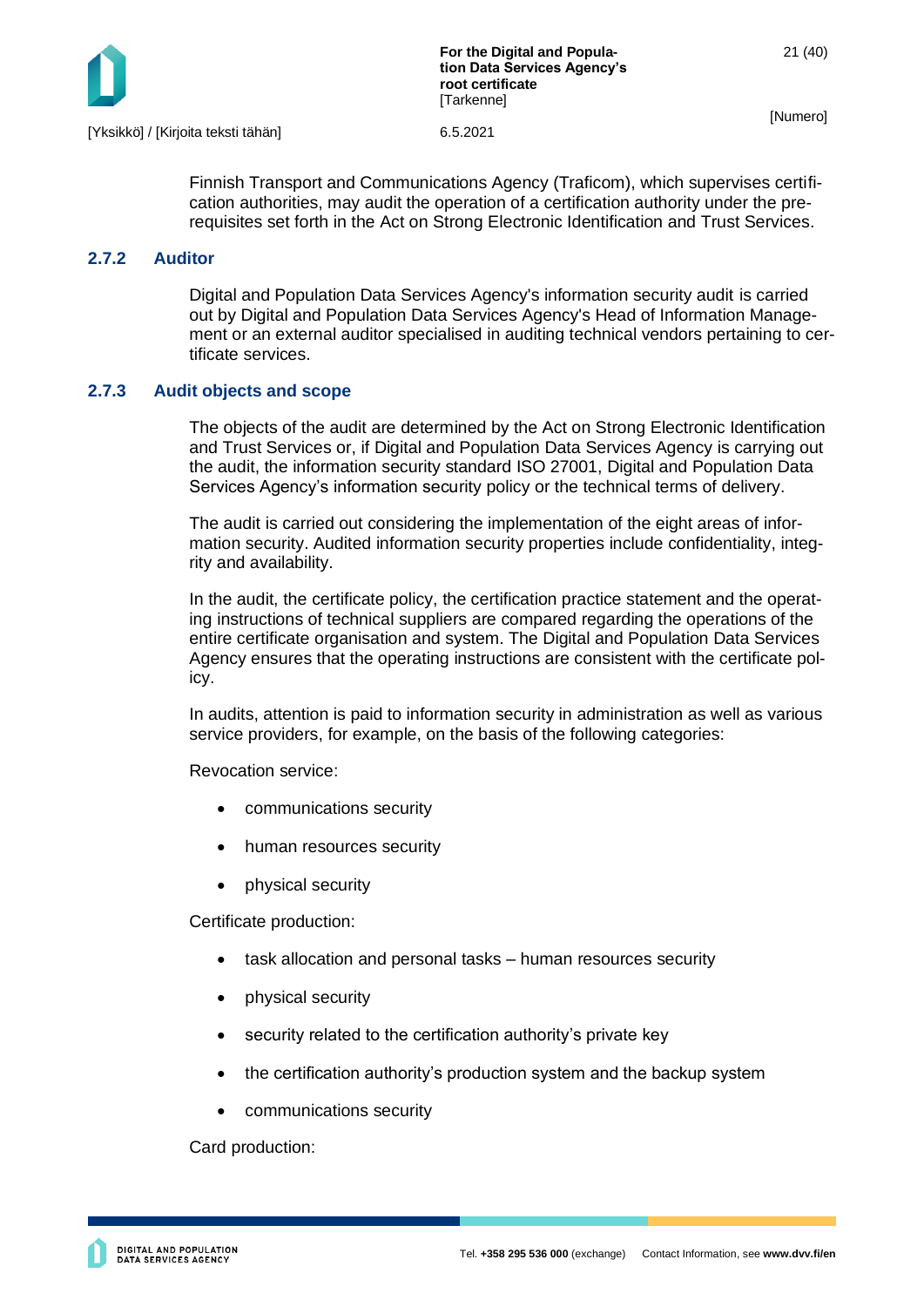

**For the Digital and Population Data Services Agency's root certificate [Tarkenne]** 

[Numero]

[Yksikkö] / [Kirjoita teksti tähän] 6.5.2021

the production line as a whole from end to end

- quality control of card production
- communications security
- human resources security
- physical security

Directory service:

- components used
- control connections
- directory maintenance and operation in fault situations
- human resources security
- communications security
- physical security

#### <span id="page-22-0"></span>**2.7.4 Measures resulting from deviations**

Observed deviations are recorded in the audit report and responded to in accordance with legislation, information security standard ISO 27001 and the valid terms of delivery.

#### <span id="page-22-1"></span>**2.7.5 Communicating the result of an audit**

The results of an audit are communicated according to the law, information security standard ISO 27001, the Digital and Population Data Services Agency's information security policy and the valid terms of delivery. A detailed, standard form audit result report intended for internal use is confidential and will not be disclosed to the public. Standard form reports are prepared separately for external use.

## <span id="page-22-2"></span>**2.8 Publication of data**

#### <span id="page-22-3"></span>**2.8.1 Information published by the root certification authority**

The data in the certificate system will not be published or disclosed unless the disclosure of data is based on the regulations on information disclosure set forth in the Personal Data Act, the Act on the Openness of Government Activities, the Act on the Population Information System and on the Certificate Services of the Population Register Centre or the Act on Strong Electronic Identification and Trust Services or for purposes set forth in the certificate policy or CA certification practice statement.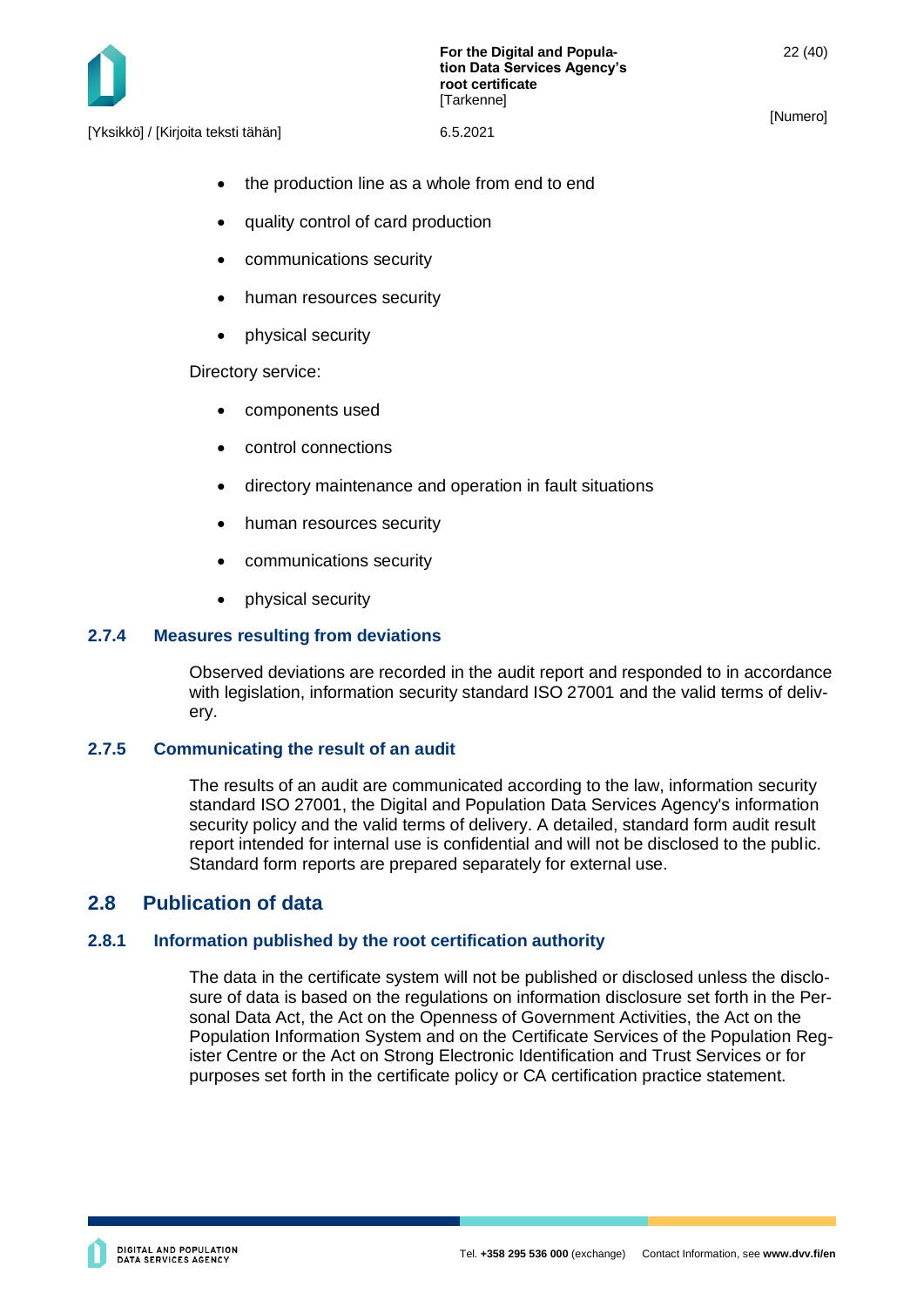

#### <span id="page-23-0"></span>**2.8.2 Public data**

The data of the public directory and the revocation list are public, as are the certification practice statements and the data specified in the certificate policy and the published FINEID specifications.

#### <span id="page-23-1"></span>**2.8.3 Data pertaining to the expiry or revocation of a CA certificate**

The start and expiration date/time of the validity period of a CA certificate are stored in the certificate. CA certificates revoked during their validity period are published on a publicly available revocation list.

#### <span id="page-23-2"></span>**2.8.4 Data disclosed to authorities**

The data disclosed to authorities is specified according to the valid legislation.

#### <span id="page-23-3"></span>**2.8.5 Other data**

The data of the CA certificate system are not disclosed for purposes other than those listed above in this section.

#### <span id="page-23-4"></span>**2.8.6 Other principles concerning disclosure of information**

In terms of the certification authority's reliability, it is essential that the root certification authority takes all possible measures to see to the secrecy of confidential material it obtains in connection with the certificate activities and to the good administration of data unless otherwise required by legislation pertaining to the right of authorities to obtain information on the operation of the certificate system.

Digital and Population Data Services Agency conforms to the Personal Data Act and specific legislation in the processing of personal data. The Digital and Population Data Services Agency has prepared policy rules for the processing of personal data in connection with both information disclosure and with the certificate activities. Special care must be taken when processing personal data.

## <span id="page-23-5"></span>**2.9 Intellectual property rights**

The Digital and Population Data Services Agency owns all data pertaining to the certificates and documentation as stated in the technical terms of delivery. Digital and Population Data Services Agency has full ownership and utilisation rights to this certification practice statement and CA certificate policy.

## <span id="page-23-6"></span>**3 Identification of CA certificate applicant**

## <span id="page-23-7"></span>**3.1 Registration**

Sections 4.1–4.3 present the procedures and processes that are adhered to in the identification and authentication of CA certificate applicants.

The rights and responsibilities of a CA certificate applicant are stated in the agreement on CA certificate provision between the root certification authority and CA certificate holder organisation.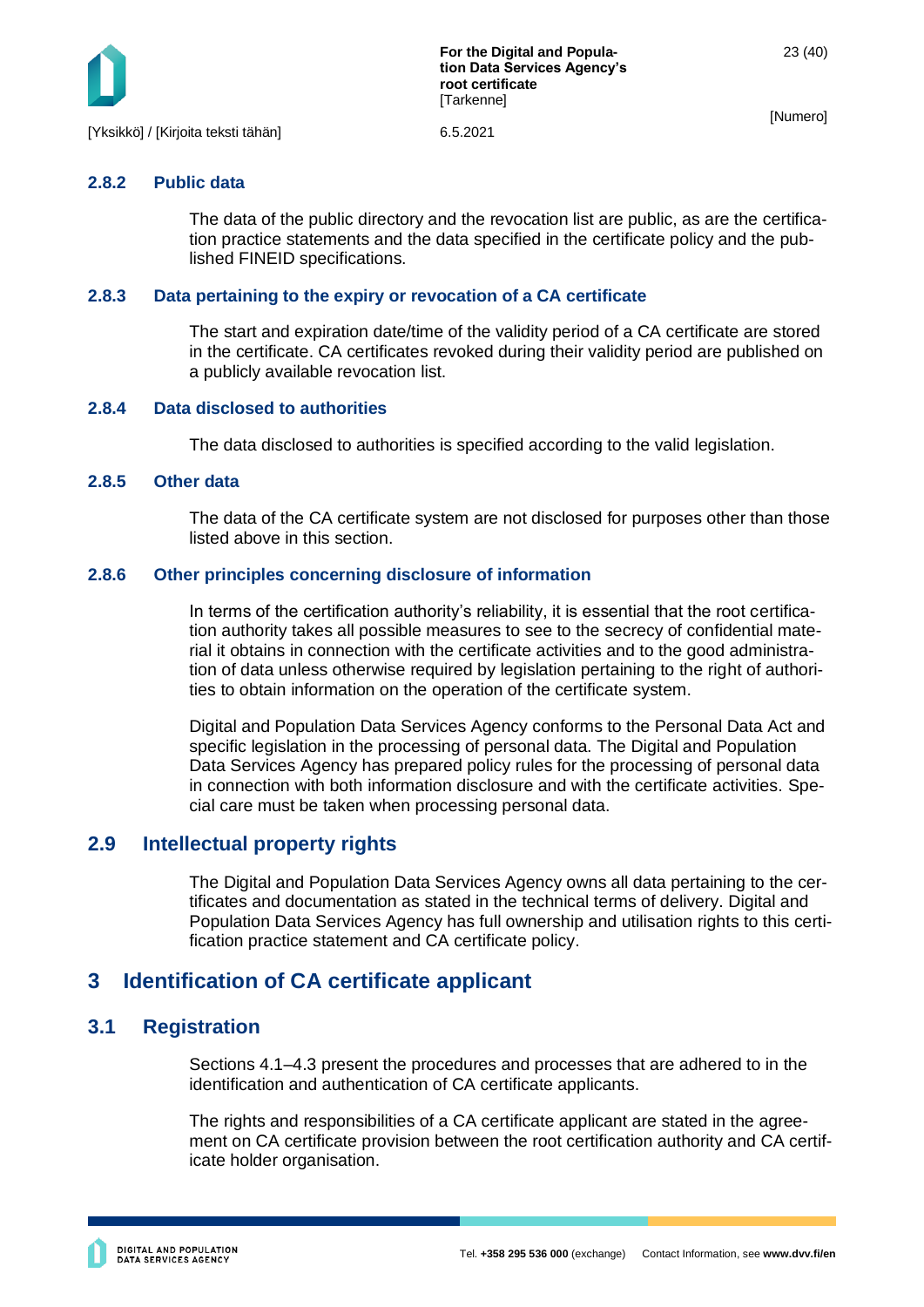

**For the Digital and Population Data Services Agency's root certificate** [Tarkenne]

[Numero]

24 (40)

[Yksikkö] / [Kirjoita teksti tähän] 6.5.2021

The agreement clearly states that the CA certificate applicant accepts the creation of the CA certificate and its publication. At the same time, the applicant accepts the rules and terms pertaining to the use of the CA certificate as well as the careful storage of the private key and the reporting of any misuse or lost keys.

A CA certificate applicant is responsible for ensuring that all information given by them to the certification authority or registration authority essential for the certificate is correct.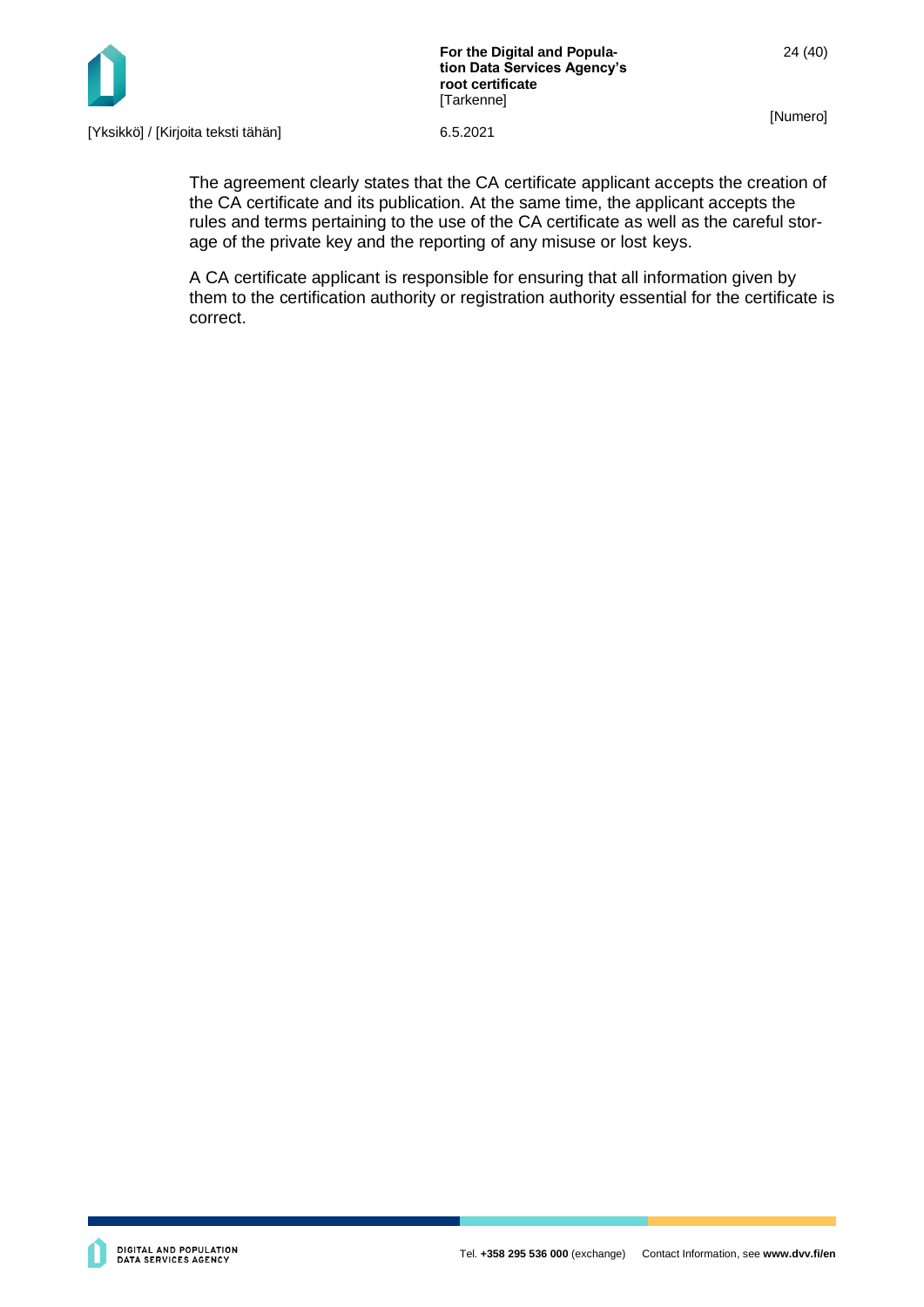[Yksikkö] / [Kirjoita teksti tähän] 6.5.2021

[Numero]

## <span id="page-25-0"></span>**3.1.1 Naming policies**

The DPDSA's root certificate authority is:

CN (Common name) = VRK Gov. Root CA – G2

OU (Organizational unit) = Varmennepalvelut

OU (Organizational unit) = Certification Authority Services

O (Organization) = Vaestorekisterikeskus CA

 $C$  (Country) =  $FI$ 

The CA certificate is signed by the root certification authority and placed in a public directory.

Data pertaining to the holder of a CA certificate unambiguously identifies the certificate holder organisation.

## <span id="page-25-1"></span>**3.1.2 Delivery of private keys to the CA certificate holder**

The CA certificate applicant creates a private and public key. The CA certificate applicant is obligated to store their private key in a secure environment and prevent its loss, disclosure to outsiders, modification or unauthorised use.

## <span id="page-25-2"></span>**3.2 Renewal of key pair**

When renewing CA certificates, the same procedures should be followed as when applying for a CA certificate for the first time. When a CA certificate holder renews their private key, re-registration, a new agreement and a new CA certificate are always required.

## <span id="page-25-3"></span>**3.3 Identification of the requester of revocation**

The holder of a CA certificate may have the CA certificate revoked before the expiry of its validity period.

Revocation request procedure

A representative of the CA certificate holder organisation must notify the root certification authority immediately if it knows or suspects that the CA certificate's private key has been compromised. The root certification authority will then revoke the relevant CA certificate. Revocation requests are primarily made by the CA certificate holder organisation if the certificate may have been misused. Revocation requests can also be made by the registration authority or the root certification authority.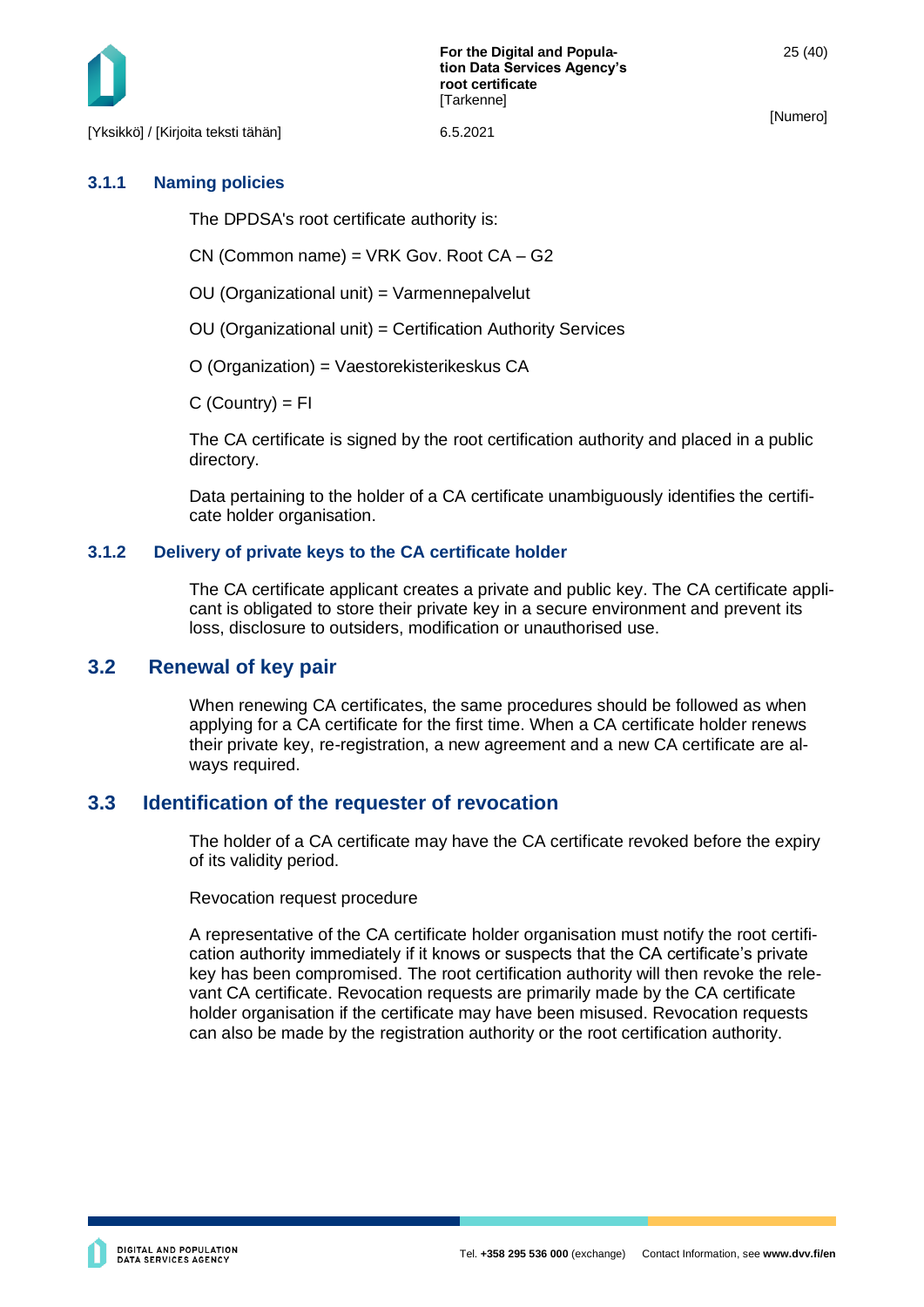

# <span id="page-26-0"></span>**4 Operational requirements**

## <span id="page-26-1"></span>**4.1 Applying for a CA certificate**

The rights and responsibilities of a CA certificate applicant are stated in the application document and the agreement concluded with the organisation applying for the CA certificate. The agreement is signed by an authorised representative of the certificate holder organisation. The agreement states the rights and obligations of both parties. It is clearly stated in the application document and the terms of use that by signing the application, the CA certificate applicant confirms the correctness of the information provided and approves the creation of the certificate and its publication in a public directory. At the same time, the applicant accepts the fact that the certificate will be reported to the revocation list if there is a possibility of it being misused.

## <span id="page-26-2"></span>**4.2 Issuing a CA certificate**

The root certification authority issues the CA certificate when accepting the application for a CA certificate and signing a related supply agreement on the CA certificate.

When issuing a certificate, the root certification authority is responsible for ensuring that the certificate's data content is correct at the time of certificate delivery.

## <span id="page-26-3"></span>**4.3 Receiving a CA certificate**

Once the CA certificate has been issued, it will be delivered to the customer as agreed.

## <span id="page-26-4"></span>**4.4 The validity and revocation of a CA certificate**

#### <span id="page-26-5"></span>**4.4.1 Prerequisites for revoking a CA certificate**

The CA certificate holder must notify the root certification authority immediately if it knows or suspects that the CA certificate's private key has been compromised. The root certification authority will then revoke the relevant CA certificate. An authorised representative of the CA certificate holder organisation has been determined in an agreement between the root certification authority and CA certificate holder organisation.

CA certificates are revoked immediately after receiving a revocation request and after the revocation of the CA certificate has been confirmed.

#### <span id="page-26-6"></span>**4.4.2 Requester of revocation**

Revocation requests are primarily made by a representative of the certificate holder organisation if the CA certificate may have been misused. A CA certificate may also be revoked by the registration authority or the root certification authority.

#### <span id="page-26-7"></span>**4.4.3 Revocation transaction**

The CA certificate holder organisation is responsible for revoking the CA certificate. Upon the certificate holder organisation's notification, the CA certificate can be placed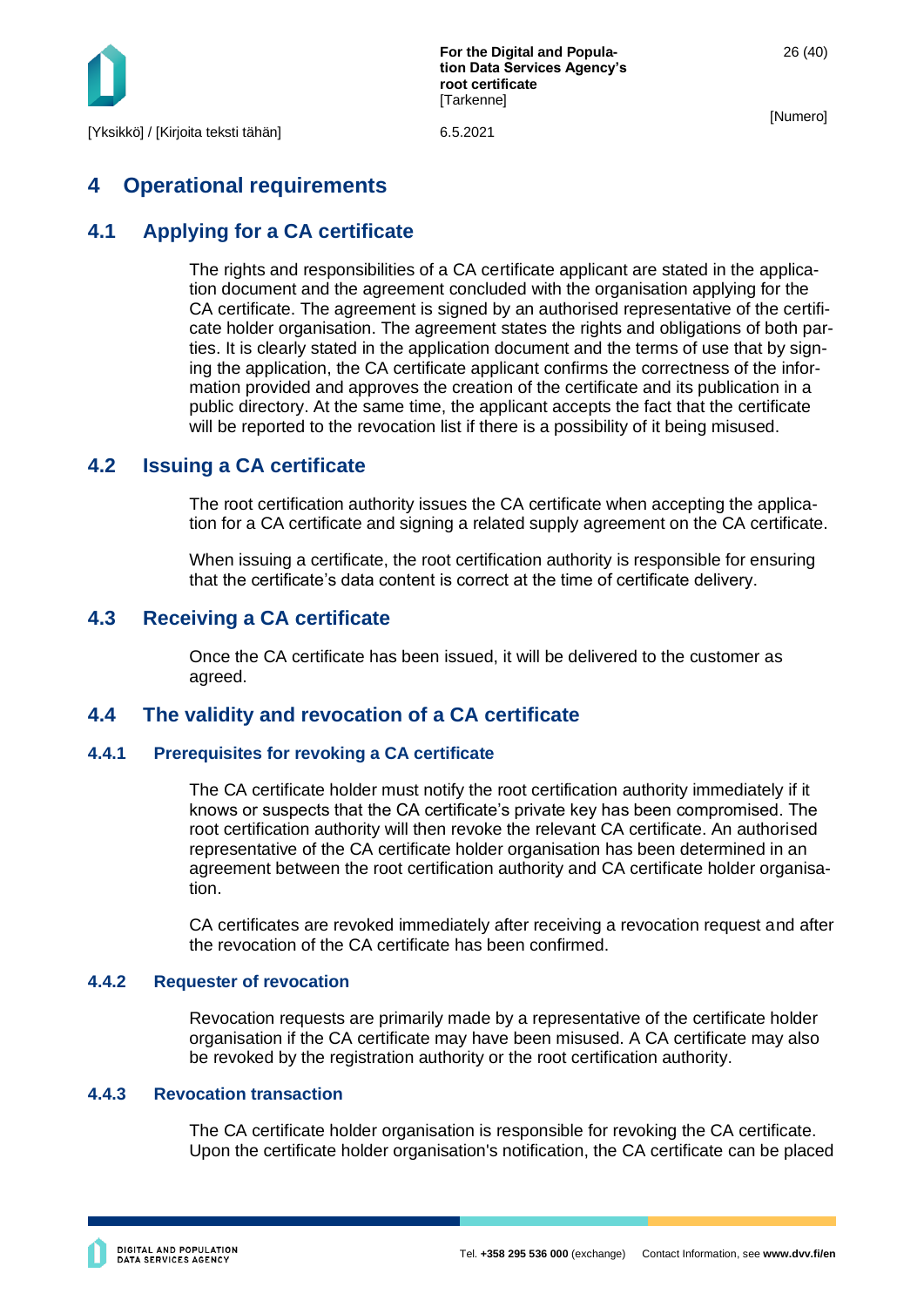

on the revocation list to prevent the use of the CA certificate issued by a root certification authority.

A CA certificate is revoked by notifying the Digital and Population Data Services Agency in accordance with the supply agreement concluded with the CA certificate holder organisation at kirjaamo@dvv.fi. The liability of the CA certificate holder organisation regarding the root certification authority in accordance with the agreement ends upon receipt of an identifiable notification that enables the revocation. The CA certificate holder's liability for the use of the CA certificate ceases at the same time.

Revoked CA certificates cannot be reinstated.

The Digital and Population Data Services Agency will revoke the CA certificates it has issued if an error is detected in the data contents of the certificate or it is known that the private key of a CA certificate has been compromised or there is justified thread thereof, or if there has been failure to comply with the agreement concluded with the CA certificate holder organisation or the agreement has expired.

As the root certification authority, the Digital and Population Data Services Agency may revoke CA certificates signed with its private key if there is reason to believe that the root certification authority's private keys have become disclosed or accessed by unauthorised parties.

All CA certificates that are valid and have been granted with the exposed key must be closed on one or several revocation lists whose validity period does not expire until the validity of the last revoked CA certificate has expired.

If the private key used by the root certification authority in issuing a CA certificate or another technical method has become exposed or otherwise unusable, the Digital and Population Data Services Agency must duly notify all CA certificate holder organisations and end users.

The root certification authority may also revoke a CA certificate for other special reasons.

#### <span id="page-27-0"></span>**4.4.4 Timing of a revocation event**

CA certificates are revoked immediately after receiving a revocation request.

#### <span id="page-27-1"></span>**4.4.5 Temporary interruption of the validity of a CA certificate**

CA certificates cannot be temporarily suspended.

#### <span id="page-27-2"></span>**4.4.6 Publishing frequency of the revocation list**

The CA certificate is published in a public directory where it will remain accessible for the duration of its validity. The root certification authority publishes a revocation list that is valid for one year after its publication. This revocation list is updated once per year with a new one.

The revocation list contains the time of publication of the next revocation list.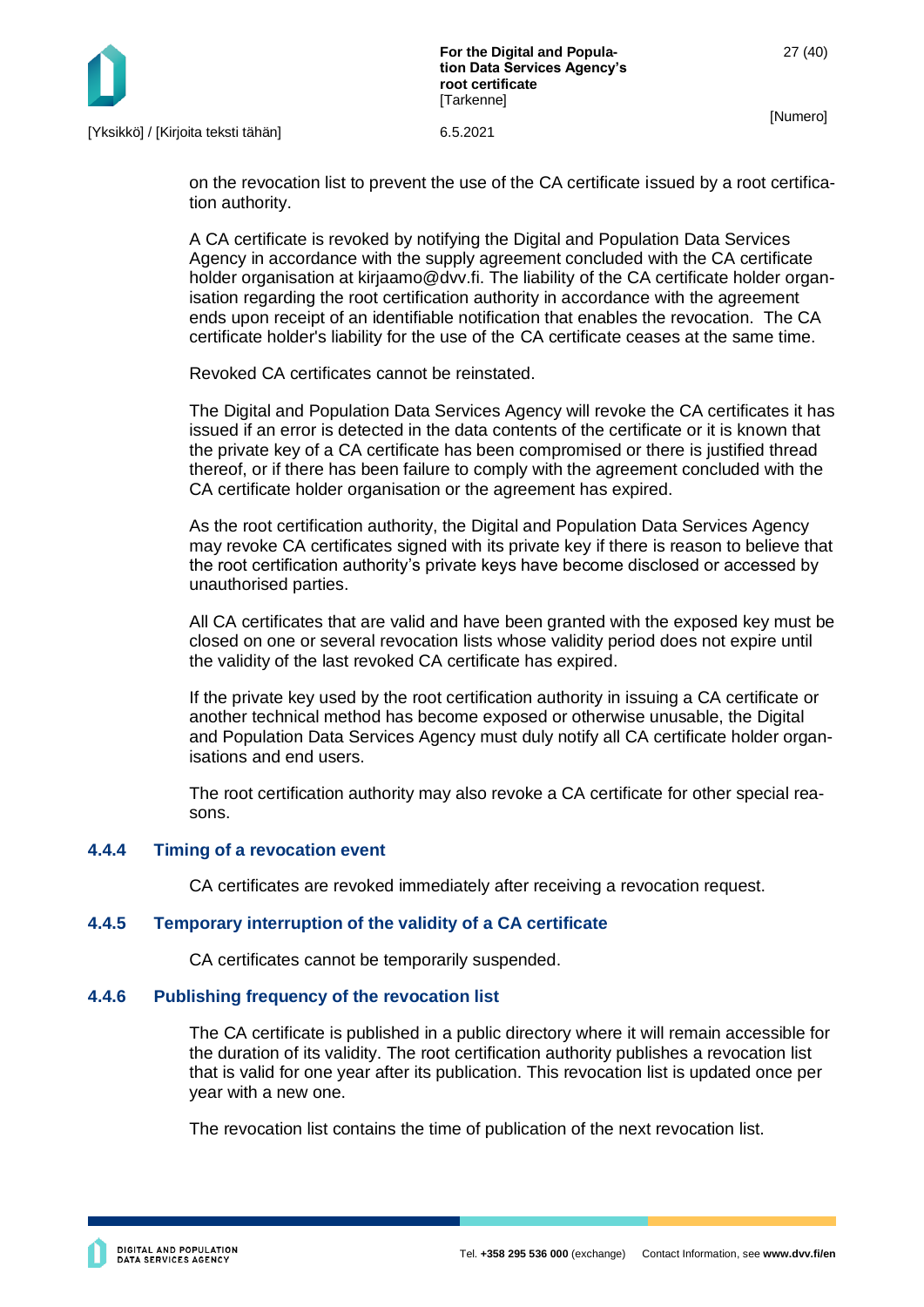

[Yksikkö] / [Kirjoita teksti tähän] 6.5.2021

The new revocation list will be published by the expiration of the validity of the valid revocation list.

In case of system updates and other exceptional situations, DPDSA may publish revocation lists at a different frequency and extended validity periods.

#### <span id="page-28-0"></span>**4.4.7 Revocation list requirements**

The obligations of a party trusting the CA certificate are described in section 2.

#### <span id="page-28-1"></span>**4.4.8 Online CA certificate status check**

The CA certificates may only be revoked in the manner described in the agreement or this certification practice statement by visiting the registration authority. The root certification authority does not provide an online certificate status check service that implements OCSP. The certification authority publishes a revocation list of revoked certificates.

#### <span id="page-28-2"></span>**4.4.9 Special requirements pertaining to the exposure of the CA certificate holder's private key**

It is the CA certificate holder's responsibility to protect the use of their private key by taking all measures for looking after their private key as described in the instructions for use. The CA certificate holder organisation must immediately contact the root certification authority if it suspects that the certificate may have been used in breach of the terms and conditions.

#### <span id="page-28-3"></span>**4.5 System supervision**

For supervision purposes, the root certification authority stores log data on CA certificate production events, the CA certificate system's access management, the hardware configuration as well as system and application software and their modifications, backup runs and recoveries. In addition, the root certification authority supervises documents related to the activity. Any non-conformances will be reported as agreed with the partner.

## <span id="page-28-4"></span>**4.6 Archiving of data pertaining to CA certificates**

#### <span id="page-28-5"></span>**4.6.1 Material stored**

The provisions of the archive act (arkistolaki, 831/1994) are applied as the general act on archiving. The right to obtain information is determined according to the Act on the Openness of Government Activities (621/1999). With respect to the archiving of CA certificates, the provisions pertaining to archiving in electronic services legislation are also applied. Backup copies are stored in a place physically separate from the original data.

If a root certification authority's service is interrupted or terminated, the root certification authority shall notify all of its customers that the archive will continue to be available. All archive queries should be sent to the root certification authority or some other party designated by the authority before it terminates its service.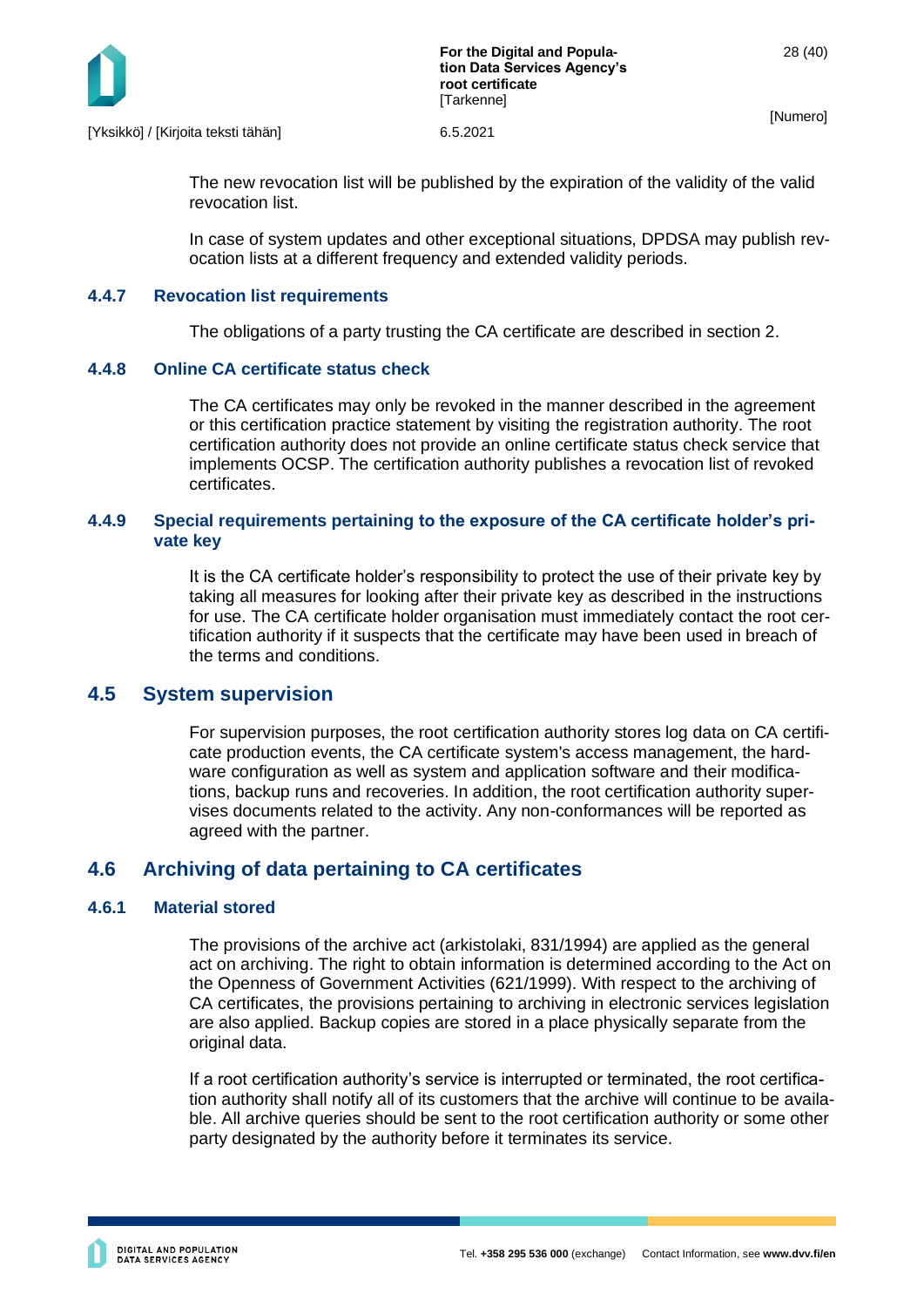

The root certification authority ensures the availability and readability of the archives, also in the event that the root certification authority's operations are interrupted or terminated.

The data in the certificate register based on the Act on Strong Electronic Identification and Trust Services is stored for 10 years after the expiry of the CA certificates.

The archive data are stored in accordance with regulations pertaining to the qualified certification authority in question.

#### <span id="page-29-0"></span>**4.6.2 Protection of archives**

The root certification authority stores the archived documents related to CA certificate application, the applicant's identification and CA certificate delivery in appropriate facilities.

Archived data are stored on secure premises with access control.

#### <span id="page-29-1"></span>**4.6.3 Backup methods for archived data**

Backup copies are stored in a place physically separate from the original data.

#### <span id="page-29-2"></span>**4.6.4 Acquisition and backup methods for archived data**

If a root certification authority's service is interrupted or terminated, the root certification authority shall notify all of its customers that the archive will continue to be available. All archive queries should be sent to the root certification authority or some other party designated by the authority before it terminates its service.

The root certification authority ensures the availability and readability of the archives, also in the event that the root certification authority's operations are interrupted or terminated.

Archived data will be made available as deemed appropriate from the point of view of the CA certificate holder or the trusting party.

## <span id="page-29-3"></span>**4.7 Continuity management and handling of deviations.**

<span id="page-29-4"></span>The root certification authority has a continuity and preparedness plan that enables the continuity of the root certification operations.

#### **4.7.1 The root certification authority's private key has become disclosed or the root certification authority's certificate has been revoked**

In each certification practice statement, the root certification authority states the measures that the root certification authority, the CA certificate holders, parties relying on the CA certificate, registration authorities and the root certification authority's staff must take if the root certification authority's private key has become disclosed or otherwise unusable.

In such cases, the root certification authority will either suspend its service as described in section 4.8 or carry out the following measures: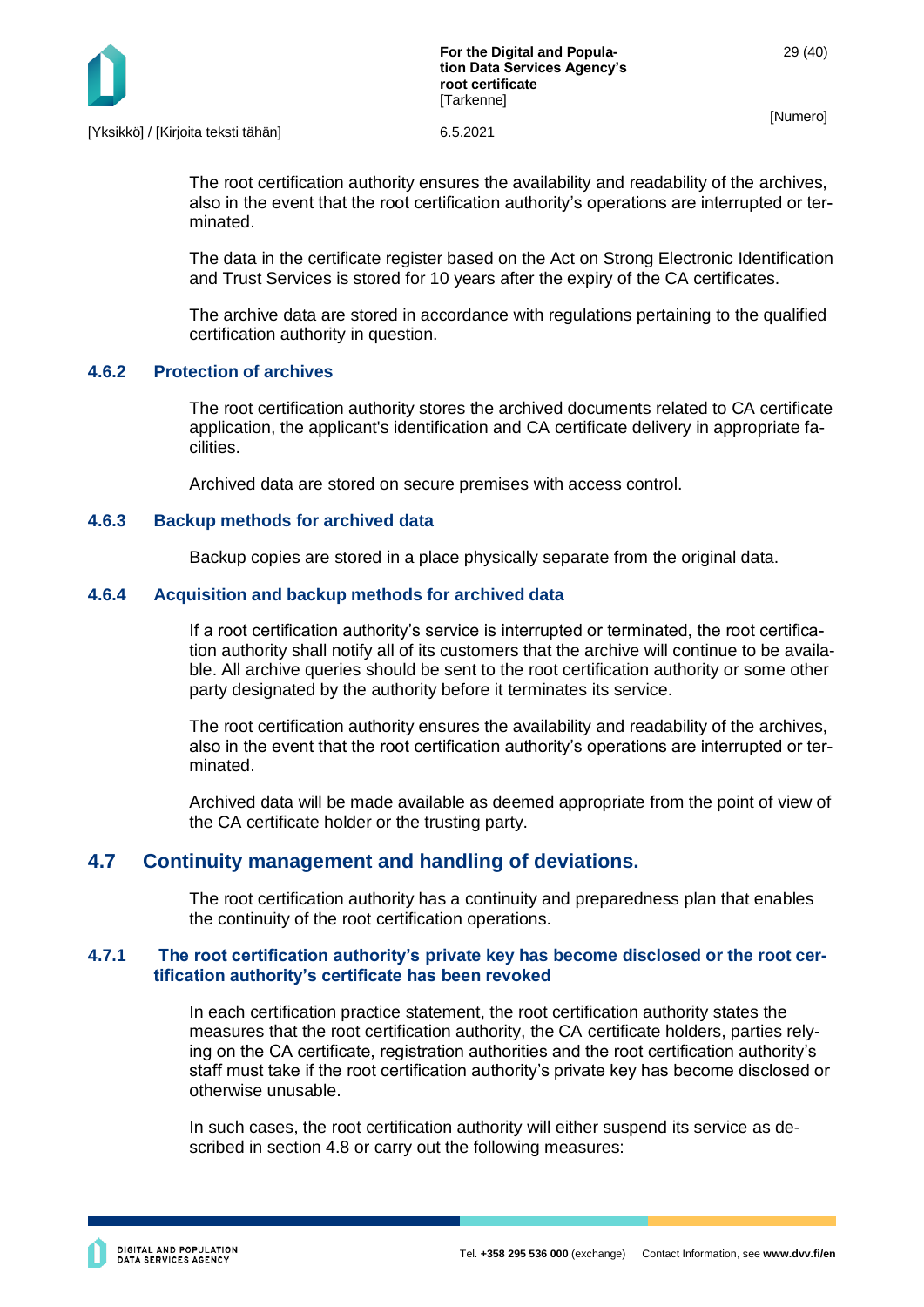

- a) The root certification authority notifies all CA certificate holders, relying parties, and customers with whom the certification authority has agreements in place or who are otherwise, on the grounds of a contractual relationship or government activities, in a relationship with the root certification authority that entitles them to be notified by the root certification authority.
- b) The root certification authority creates a new key in accordance with Chapter 6.
- c) All CA certificates and end user certificates that are valid and have been granted with the exposed key are closed on one or several revocation lists whose validity period does not expire until the validity of the last revoked CA certificate has expired.

#### <span id="page-30-0"></span>**4.7.2 Compromised security because of a natural disaster or other catastrophe**

The security policy of the Digital and Population Data Services Agency, which acts as the root certification authority, takes into account the measures necessitated by the compromising of external security. The Digital and Population Data Services Agency is ISO 27001 certified with respect to information security, setting the requirements for Digital and Population Data Services Agency's operations also after the occurrence of a catastrophe. The Digital and Population Data Services Agency complies with established data security procedures when issuing and administering certificates.

## <span id="page-30-1"></span>**4.8 End of the root certification authority's operation**

A situation where all services related to issuing, maintaining and administrating root certification authority and CA certificates are permanently terminated is deemed the termination of the root certification authority. The termination of the root certification authority does not refer to a situation where the root certificate service is transferred from one organisation to another.

The root certification authority communicates the termination of the certificate services to the parties specified in section 4.7.1 a as soon as possible, however at least one month before the time of termination.

Before the termination of the root certification authority, at least the following measures shall be taken:

- a) All CA certificates that are valid and have been granted are closed on one or several revocation lists whose validity period does not expire until the validity of the last revoked CA certificate has expired.
- b) The root certification authority revokes all authorisations of its contracting partners to carry out tasks pertaining to the granting process of root certificates on behalf of the root certification authority.
- c) c) The root certification authority ensures that access to the root certification authority's archives as set forth in section 4.6 will be maintained also after the termination of the root certification authority.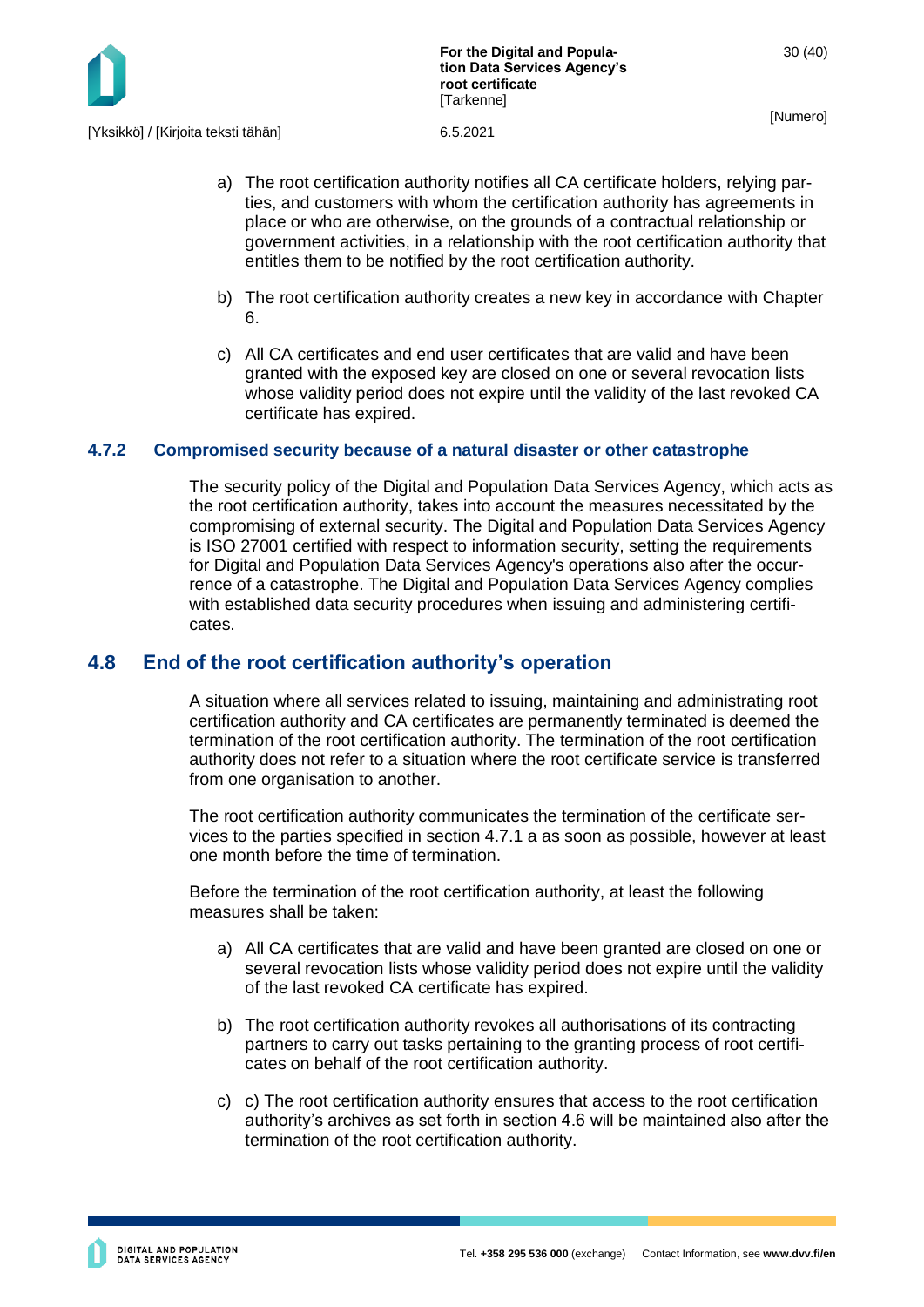

# <span id="page-31-0"></span>**5 Physical, operational and staff security requirements**

An information security certificate has been granted to the root certification authority in its role as a certification authority. The DPDSA's information security solutions meet ISO 27001 requirements.

The root certification authority may use technical vendors for carrying out the information technology tasks of the CA certificate service. The root certification authority is responsible, as the certification authority, for the safety and operation of certificate production in an appropriate way in all of its areas.

The root certification authority follows good information management practices. Services related to certificate provision are organised as certification services of the DPDSA in accordance with the Centre's organisation structure.

## <span id="page-31-1"></span>**5.1 Arrangements related to physical security**

## <span id="page-31-2"></span>**5.1.1 Location and building properties**

The root certification authority's systems are located in secure data centres and meet the guidelines and orders imposed on data centres regarding security.

The root certification authority's facilities security is implemented by preventing unauthorised entry with appropriate locking systems and the use of suitably solid and durable structures. Data centres have limited windows, and structures are made with durable construction materials.

#### **5.1.2 Physical access to facility**

<span id="page-31-3"></span>The facilities of the root certification authority where production duties for the authority's certificate system are carried out have controlled physical access. The access control system detects authorised and unauthorised entry. Access to data centre facilities requires the identification of the person, whereby the person is identified, his or her access right is verified and the transactions are registered. Data centre facilities are guarded at all times of the day.

#### <span id="page-31-4"></span>**5.1.3 Electricity supply and air conditioning**

The data centre facilities for the certification system of the root certification authority have an appropriate air conditioning system. Built-in backup power solutions are in place to protect against unexpected power cuts.

#### <span id="page-31-5"></span>**5.1.4 Fire safety**

The data centre facilities for the root certification authority's certification system are fitted with the necessary fire alarm mechanisms, first-aid fire-fighting equipment, and automatic fire extinguishers.

#### <span id="page-31-6"></span>**5.1.5 Data storage**

The root certification authority's archive data and backup copies are stored separately away from the root certification authority's hardware systems.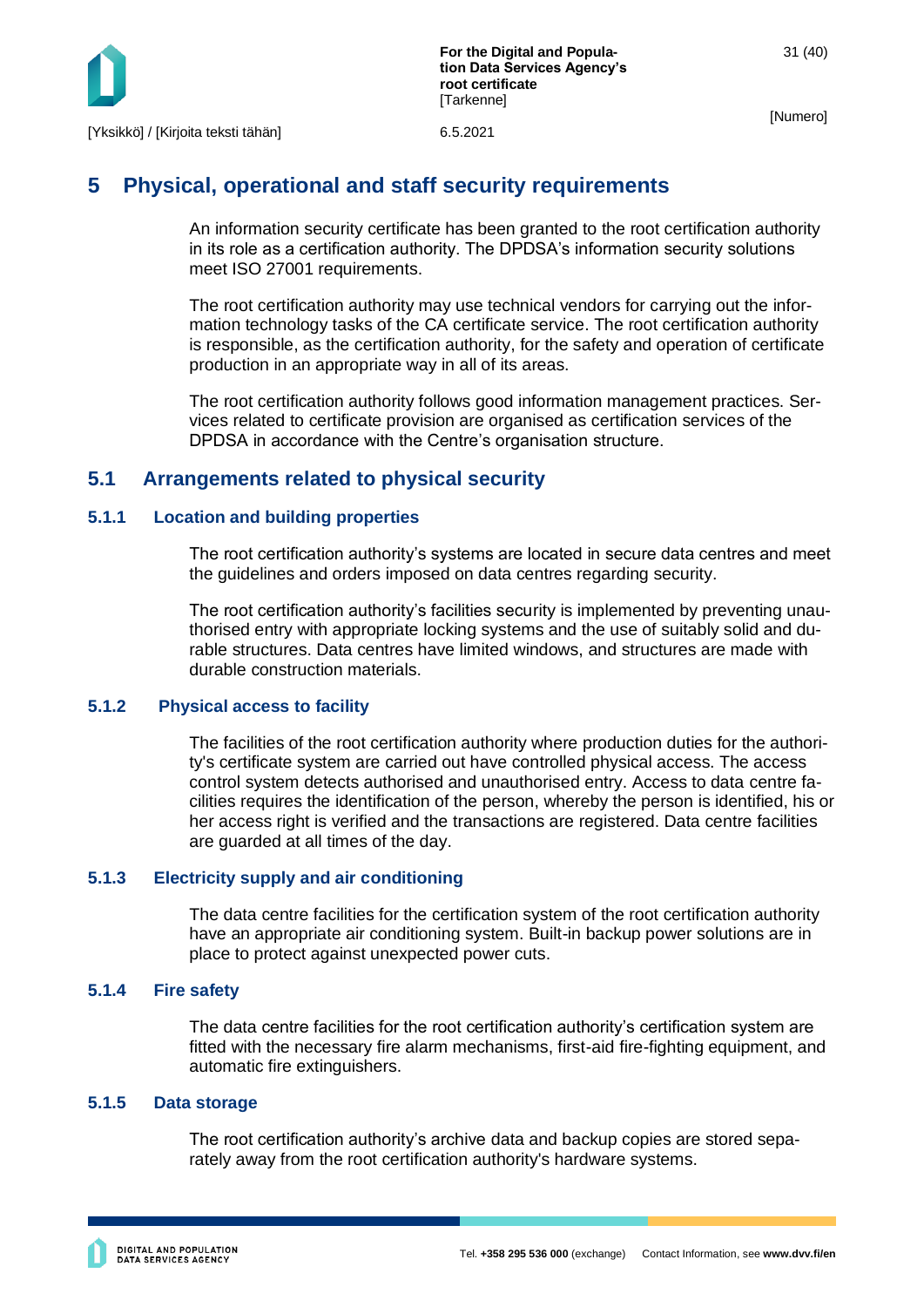

[Yksikkö] / [Kirjoita teksti tähän] 6.5.2021

The root certification authority's data are protected against loss, modification and unauthorised use.

#### <span id="page-32-0"></span>**5.1.6 Handling of redundant data**

The root certification authority's classified data are destroyed using reliable techniques.

#### <span id="page-32-1"></span>**5.1.7 Water damage**

The data centre facilities for the root certification authority's certification system are fitted with appropriate humidity detectors.

## <span id="page-32-2"></span>**5.2 Operational requirements**

#### <span id="page-32-3"></span>**5.2.1 Division of responsibility**

The root certification authority uses technical vendors for the registration and information technology duties of certificate production.

The root certification authority's tasks are comprised of the following areas of responsibility:

- Information security
- **Registration**
- System administrator
- System user
- System supervisor

The root certification authority and the technical supplier of the root certification authority's certification system have concluded a supply agreement which contains detailed descriptions of the supplier's duties, methods and responsibilities and the information security provisions.

#### <span id="page-32-4"></span>**5.2.2 Number of staff required for the duties**

The creation, activation, backup and recovery of the root certification authority's private keys require the presence of two persons with administrator privileges. The revocation of the root certification authority's private key is possible only under the supervision of two authorised persons. At least two persons authorised to carry out maintenance on the system are present when the certification authority's cryptographic module is initialised.

#### <span id="page-32-5"></span>**5.2.3 Task-specific identification**

The registration authority of the CA certificate: The unit of the Digital and Population Data Services Agency registering the certification activity serves as the registration authority.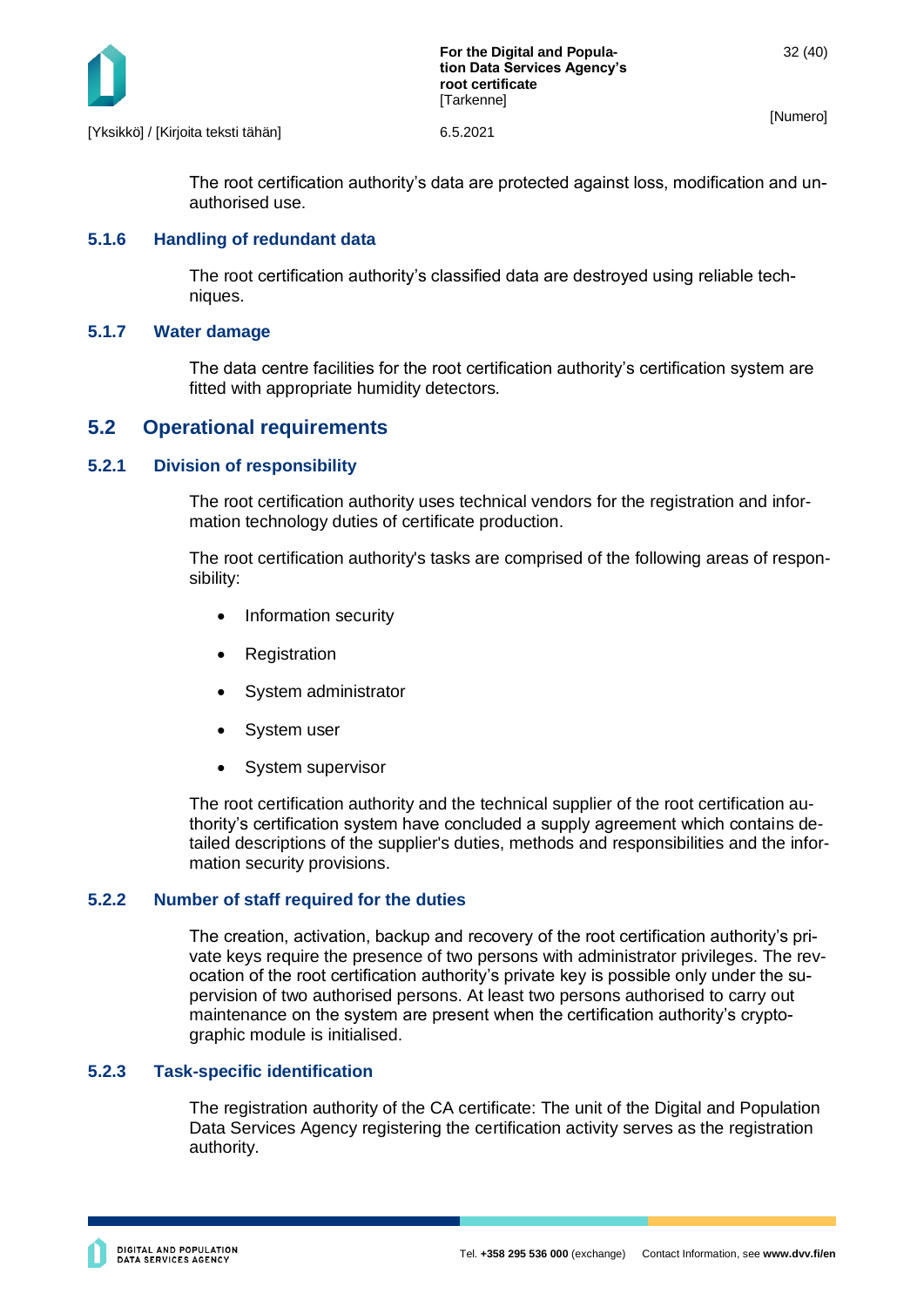

The administrator of the root certification authority's certification system: The administrator of the system is identified on the basis of a personal system management card for the root certification authority. The root certification authority's certification system administrators include the system specialists of the certificate system supplier and authorised personnel of DPDSA.

The root certification authority's certification system user: The system user is identified on the basis of a personal system access card. The users of the root certification authority's certificate system include data centre operators, technical certificate request initiators, and the revocation service.

## <span id="page-33-0"></span>**5.3 Personal security**

The Digital and Population Data Services Agency serves as a root certification authority responsible for the root certification authority's certification activities. The technical vendors have been selected through competition and work at the responsibility and on behalf of the Digital and Population Data Services Agency.

The personnel of the DPDSA's Certificate Service are required to have the necessary educational qualifications and knowledge of certificate operations. Experts monitor industry developments in Finland and Europe and serve as industry experts.

During the contract procedure, the root certification authority has assessed the competence of its technical suppliers' key personnel and employees with regard to the implementation of the root certification authority's certificate service. ICT suppliers maintain the competence of their personnel with regard to the hardware, software, methods and data security used as part of the service provision. In addition, technical suppliers ensure that their personnel are familiar with the data-processing tasks of the certificate service as required by the service.

## <span id="page-33-1"></span>**5.3.1 Carrying out a background check on the staff**

Digital and Population Data Services Agency has a basic security clearance done for its staff and technical vendors who work with the CA certificate environment. The checks are carried out by the Finnish Security Intelligence Service. The DPDSA reserves the right to reject a technical supplier's employee from a role that involves working with the root certification authority's certificate system.

#### <span id="page-33-2"></span>**5.3.2 Procedure adhered to in the security clearance**

The staff's work experience is scrutinised at the time of recruitment. A declaration of accountability is requested for each person based on the information he or she has provided on a standard form.

All relevant personnel of the root certification authority, certificate service and directory service providers and those performing key tasks in the revocation service must:

• complete a form which is submitted to the Finnish Security Intelligence Service for a request for a declaration of accountability for the purposes of the declaration of accountability procedure;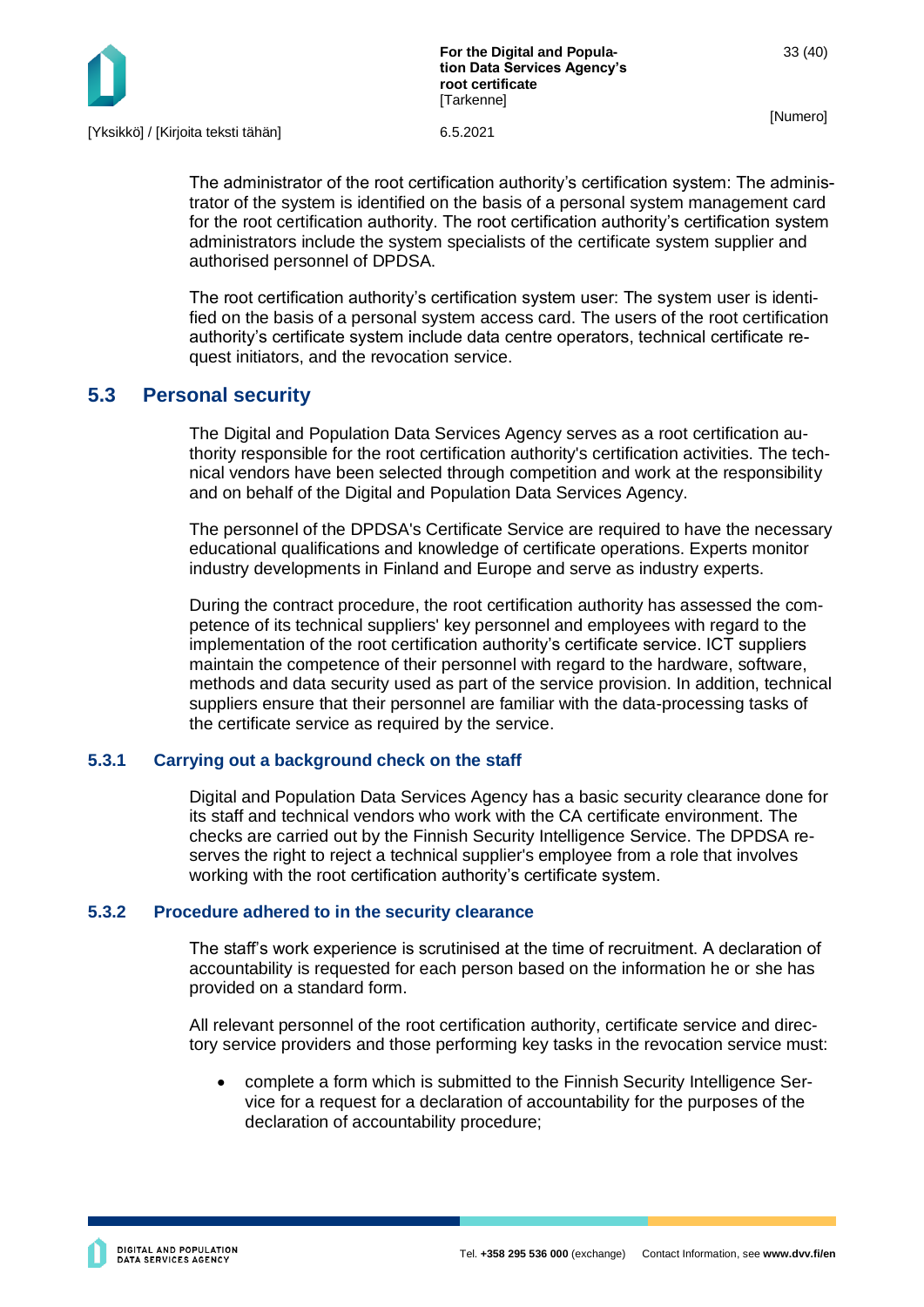

- refrain from duties which are in conflict with their obligations and responsibilities;
- not be persons known to have been released from a previous duty on the grounds of negligence of duty or misconduct;
- be appropriately qualified for the duties they are taking on.

## <span id="page-34-0"></span>**5.3.3 Training requirements**

The root certification authority's staff must be trained so that duties can be carried out in the optimal way. The Digital and Population Data Services Agency has a training plan, the implementation of which is the responsibility of the Digital and Population Data Services Agency's administration unit.

## <span id="page-34-1"></span>**5.3.4 Maintenance of expertise and skills**

The Digital and Population Data Services Agency's staff training is planned and maintained in such a way that the expertise related to the management of the task is always at the best possible level required by the task.

#### <span id="page-34-2"></span>**5.3.5 Requirements for task rotation**

When planning for task rotation in the root certification authority's tasks, the tasks must be organised in such a way that the employee can perform his or her new duties in an optimal way. In task rotation planning, matters such as data security requirements, confidentiality and the principles of handling personal data (as described in the procedural rules regarding the handling of personal data) are taken into account. Task rotation also adheres to root certification authority's information security policy and information security plan as well as the root certification authority's other general instructions.

#### <span id="page-34-3"></span>**5.3.6 Measures resulting from deviations**

The Digital and Population Data Services Agency's staff are subject to liability for acts in office and work following the internal instructions of the Digital and Population Data Services Agency. Provisions on the position of a public official are laid down in the state officials act (valtion virkamieslaki, 750/1994).

#### <span id="page-34-4"></span>**5.3.7 Staff representing the organisation**

When recruiting staff, it must be ensured that the staff's skills correspond to the requirements of the tasks and that no circumstances revealed in the background check put an employee's interests at odds with the production of CA certificate services.

#### <span id="page-34-5"></span>**5.3.8 Documents given to the staff**

The staff always has access to the Digital and Population Data Services Agency's quality and security documents.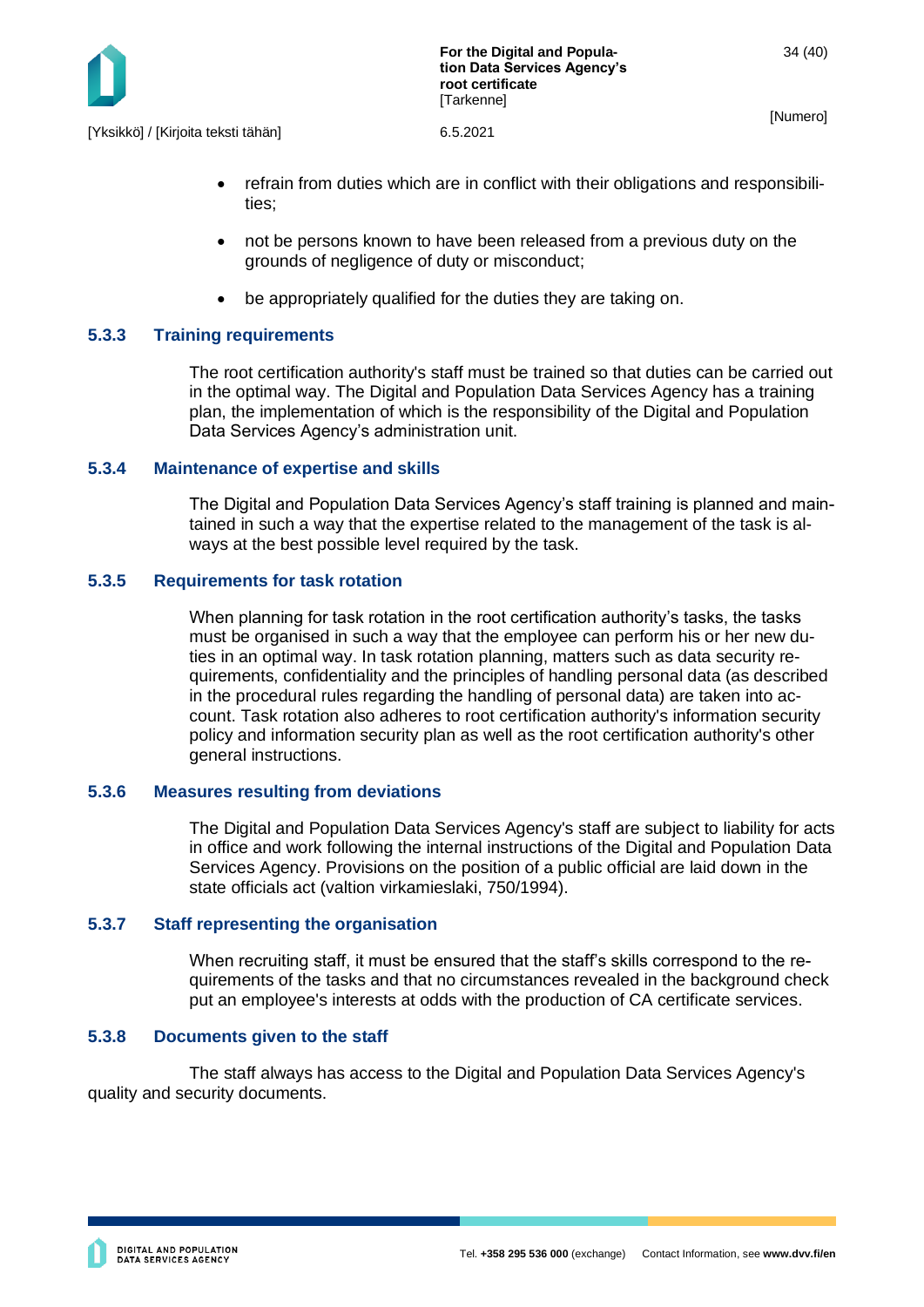

# <span id="page-35-0"></span>**6 Technical security arrangements**

## <span id="page-35-1"></span>**6.1 Generation and storage of key pairs**

#### <span id="page-35-2"></span>**6.1.1 Generating key pairs**

Each root certification authority's key is created on the basis of a random number input which is sufficiently long or generated in a way that makes it impossible to trace back computationally even if the time of creation and the device used to create it are known. In addition, the algorithm and method used to generate the random number meet the qualitative requirements, which include e.g. the reliability of the algorithm, the non-repeatability of the generation method, and the genuine randomness of the random number. The root certification authority will not publish the probability accuracy or method.

Root certification authority:

The root certification authority generates its private signature keys and corresponding public keys. The keys are stored in key management devices governed by the root certification authority. The security level of the key management devices fulfils the criteria required for producing a qualified certificate.

## <span id="page-35-3"></span>**6.1.2 Delivery of a private key to CA certificate applicant**

The CA certificate applicant creates its own private and public key.

#### <span id="page-35-4"></span>**6.1.3 Delivery of the CA certificate applicant's public key to the root certification authority**

The CA certificate applicant shall submit to the registration authority a certificate request it has generated, and the CA certificate will be created on the basis of this request.

#### <span id="page-35-5"></span>**6.1.4 Distribution of the root certification authority's public key to the CA certificate holder**

The root certification authority's public key is held in the CA certificate, which is freely distributable and also available in the public directory and on the root certification authority's online service.

#### <span id="page-35-6"></span>**6.1.5 Key lengths**

The root certification authority's private key, which is used to sign the certification authority's certificates, and the corresponding public key are 4096-bit RSA keys.

The CA certificate holder's private and public key are 4096-bit RSA keys.

#### <span id="page-35-7"></span>**6.1.6 Intended use of keys**

The key usage field in the certificates specifies the intended use of the public and private keys associated with a CA certificate (for example, signing of certificates and signing of revocation lists).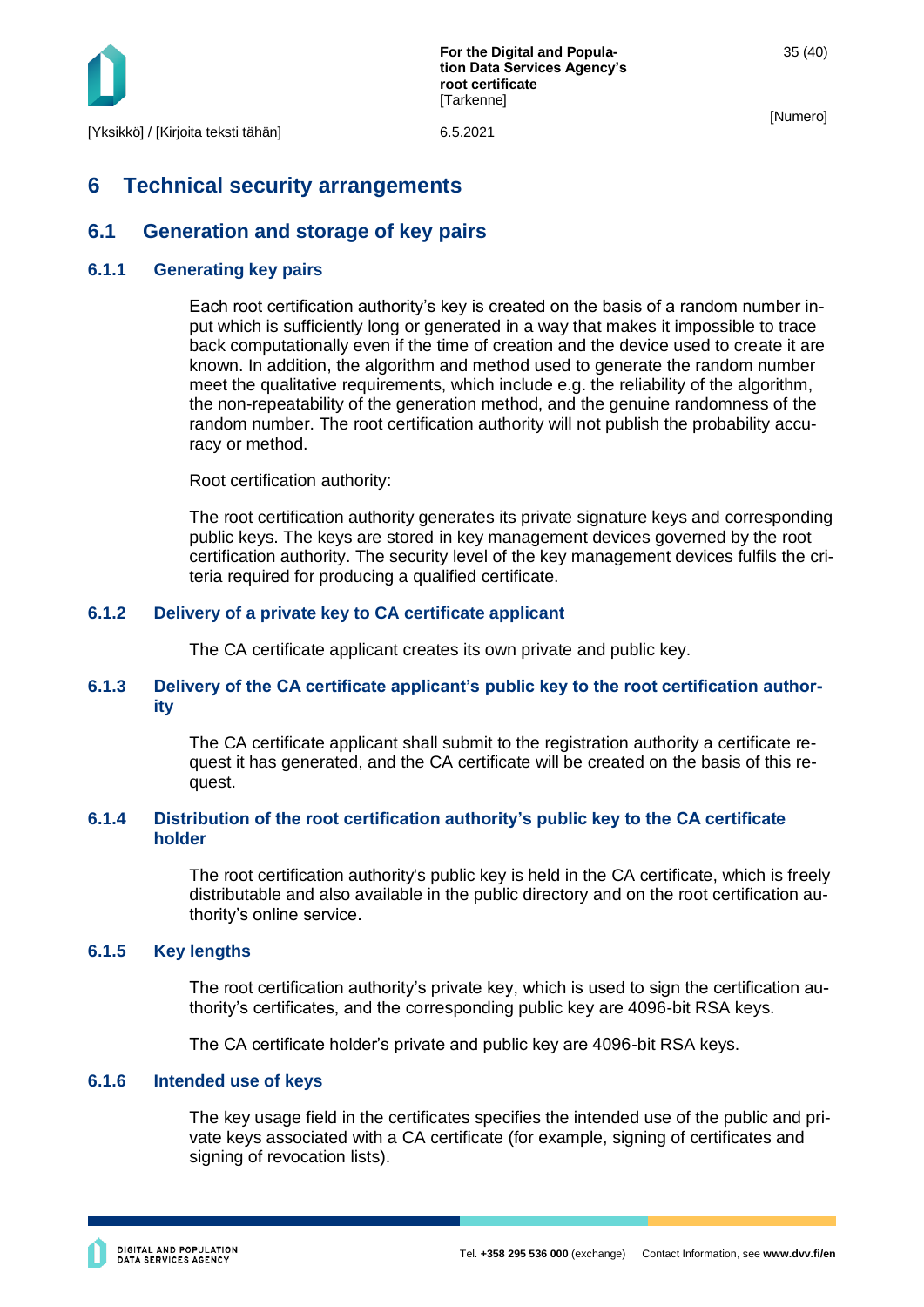

The root certification authority's certificate:

Purpose: Signing of CA certificates and revocation lists.

## <span id="page-36-0"></span>**6.2 Protection of private key**

#### <span id="page-36-1"></span>**6.2.1 Standards for the hardware security module**

The root certification authority's private keys are stored in hardware security modules administered by the root certification authority, which meet the requirements of the necessary security standard.

The root certification authority sees to it that the root certification authority's private keys are protected against disclosure and unauthorised use. A backup copy is made of the root certification authority's private keys in a manner that is suitable for ensuring critical information security.

#### <span id="page-36-2"></span>**6.2.2 Staff participating in the handling of the root certification authority's private key**

The generation of the root certification authority's private key requires the simultaneous presence of, or activation of a function by, at least two persons.

#### <span id="page-36-3"></span>**6.2.3 Disclosure of private key to a trusted party**

The CA certificate holder organisation must store their private key in a secure environment and prevent its loss, disclosure to outsiders, modification or unauthorised use.

#### <span id="page-36-4"></span>**6.2.4 Backup of a private key**

The root certification authority's private keys and their backups are stored with strong encryption in devices that meet the requirements of critical information security.

#### <span id="page-36-5"></span>**6.2.5 Archiving of private keys**

The root certification authority's private keys are stored in key management devices administered by the certification authority.

The CA certificate holder must store their private key in a secure environment and make every effort to prevent its loss, disclosure to outsiders, modification or unauthorised use.

#### <span id="page-36-6"></span>**6.2.6 Administration of private keys in hardware security modules**

The root certification authority's private signature keys are protected with physical and logical security measures of high reliability. They are only used in a system that operates in a secure environment. The use of keys is controlled with management cards which are protected against unauthorised use.

The root certification authority's employees who work in trusted roles have a PIN-protected management card. The management cards are used to verify the user's access privileges to the certificate system or other related systems.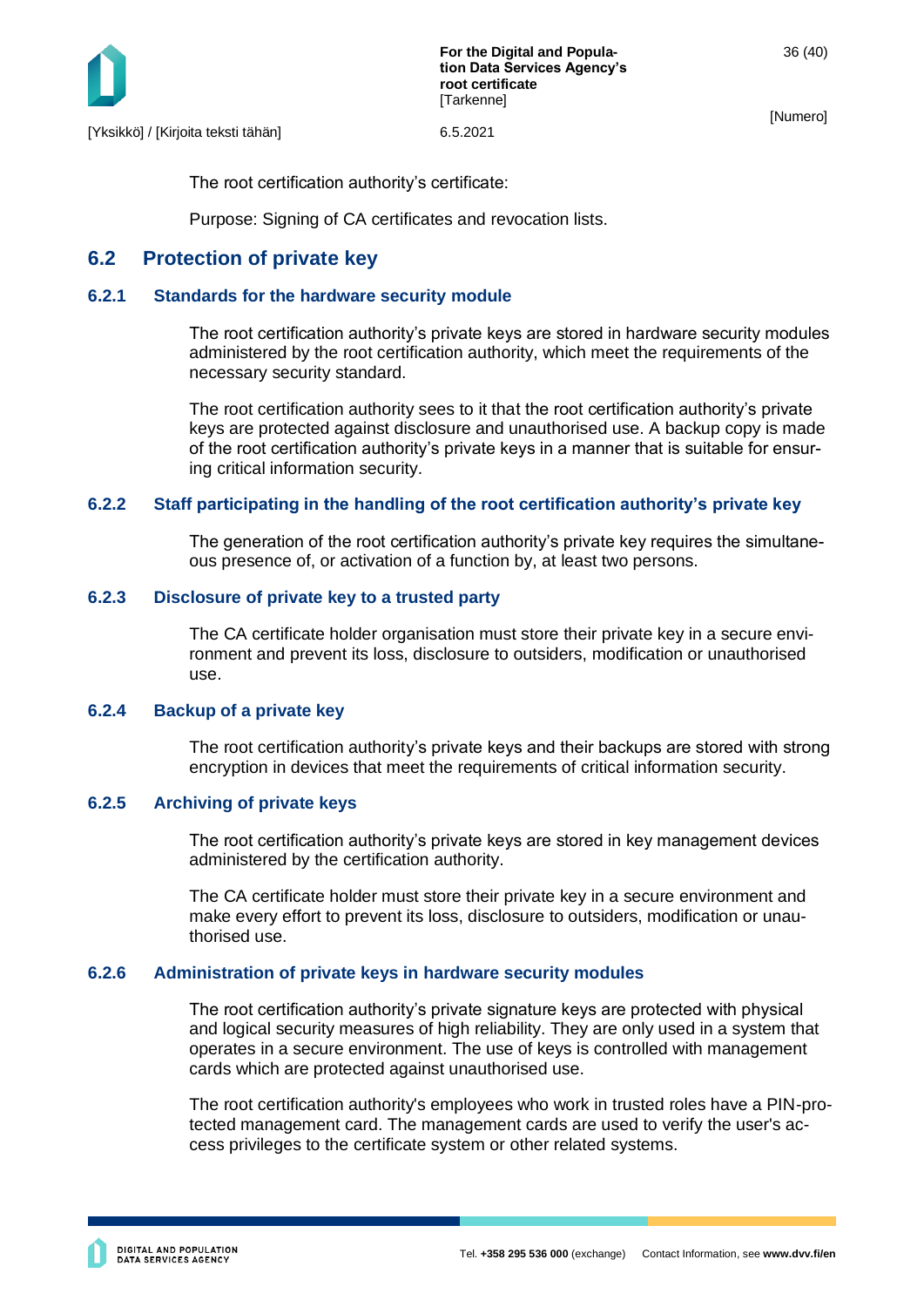

When a root certification authority's key is no longer in use, the key is destroyed in such a way that it cannot be retrieved or regenerated. Backup copies of the key are destroyed at the same time. The disposal of broken devices is organised in such a way as to reliably destroy private keys from both hardware and software (e.g. by a sufficient number of overwrites).

## <span id="page-37-0"></span>**6.3 Other key management issues**

## <span id="page-37-1"></span>**6.3.1 Public key archiving**

The root certification authority archives all public keys it has certified.

#### <span id="page-37-2"></span>**6.3.2 Usage period of public and private keys**

The validity period of a CA certificate is specified in the certificate provision agreement. A CA certificate can be revoked before its expiry if the terms and conditions of the agreement are not complied with or there are other specific reasons stated in this certificate practice statement.

## <span id="page-37-3"></span>**6.4 Security requirements pertaining to the use of and access to computers**

## <span id="page-37-4"></span>**6.4.1 Hardware security**

Only hardware suitable for its purpose is used in the root certification authority's certificate system.

Hardware security has been implemented according to good information management practice, ensuring that in the event of system failure, a backup system can be used without compromising the confidentiality of the system. The availability of spare parts for mission-critical components is ensured.

In service and maintenance processes, access by external personnel to the systems and facilities which are the responsibility of the service production is prevented. Maintenance visits can only be done by technical suppliers who have signed a technical supply agreement and a confidentiality agreement. A list of approved technical suppliers is maintained.

Maintenance visits can only be done under the supervision of a system administrator or another person authorised by him/her.

The root certification authority's certificate system hardware is under 24-hour security monitoring.

## <span id="page-37-5"></span>**6.5 Certificate system life cycle management**

In its role as a root certification authority, the Digital and Population Data Services Agency maintains a classification of importance on certificate service objects and systems, their backup copies, priorities and minimum maintenance levels.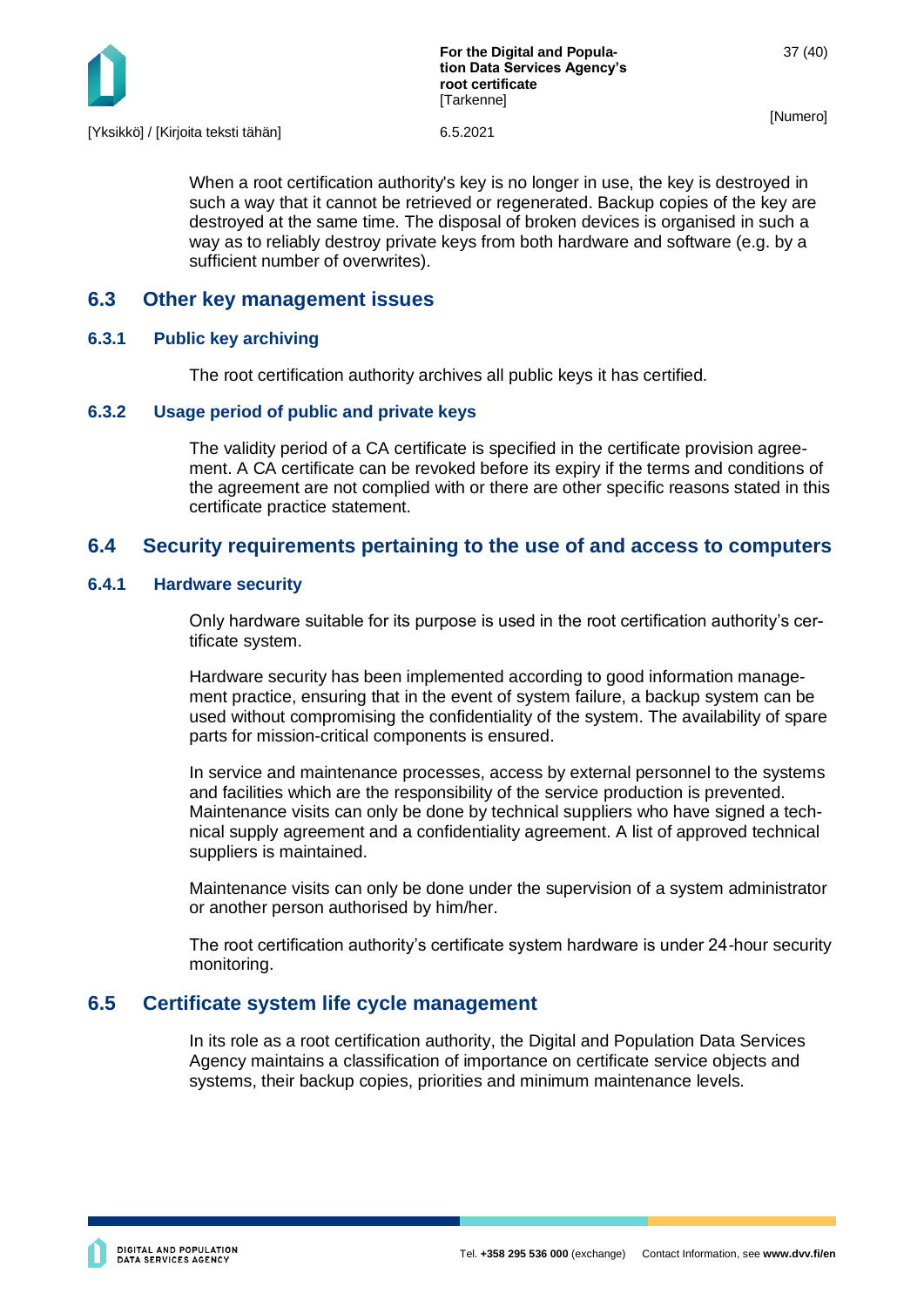

#### <span id="page-38-0"></span>**6.5.1 Supervision related to developing the system**

The development and testing of the root certification authority's certification system are done in a separate test environment. Only tested, functional and approved solutions are transferred to the production system.

#### <span id="page-38-1"></span>**6.5.2 Security management**

In its role as a root certification authority, the Digital and Population Data Services Agency's information security is managed according to the Digital and Population Data Services Agency's information security policy and standard ISO 27001.

## <span id="page-38-2"></span>**6.6 Telecommunication network security**

The root certification authority's telecommunications security is based on the root certification authority's telecommunication network operating as a joined-up entity which is isolated from other telecommunication networks in an appropriate manner, and its critical components are duplicated. Transmitted messages and their senders or recipients cannot be viewed by unauthorised parties without special measures. The network is only used for tasks related to the root certification authority's certificate system. Redundant network services have been disabled. The network is divided into logical sub-components with restricted connectivity between components. Sufficient authentication, access control and non-repudiation procedures are in place.

## <span id="page-38-3"></span>**6.7 Monitoring of the use of the hardware security module**

The root certification authority sees to it that the root certification authority's private keys are protected against disclosure and unauthorised use. A backup copy is made of the root certification authority's private keys in a manner that is suitable for ensuring critical information security.

The hardware security module cannot be accessed without an ID card which is used to identify the person and verify his/her access privileges. The module cannot be activated without a system user's personal management card.

The presence of two administrator-level persons and their personal management cards are required to create a new user-level privilege. The module collects log data on events.

# <span id="page-38-4"></span>**7 CA certificate and revocation list profiles**

## <span id="page-38-5"></span>**7.1 Technical specifications of certificates**

The data content of the root certificate is described in the document FINEID S2. The document is available at the root certification authority's website at www.fineid.fi.

## <span id="page-38-6"></span>**7.2 Revocation list profile**

The data content of the revocation lists published by the root certification authority is described in the document FINEID S2. The document is available at the root certification authority's website at www.fineid.fi.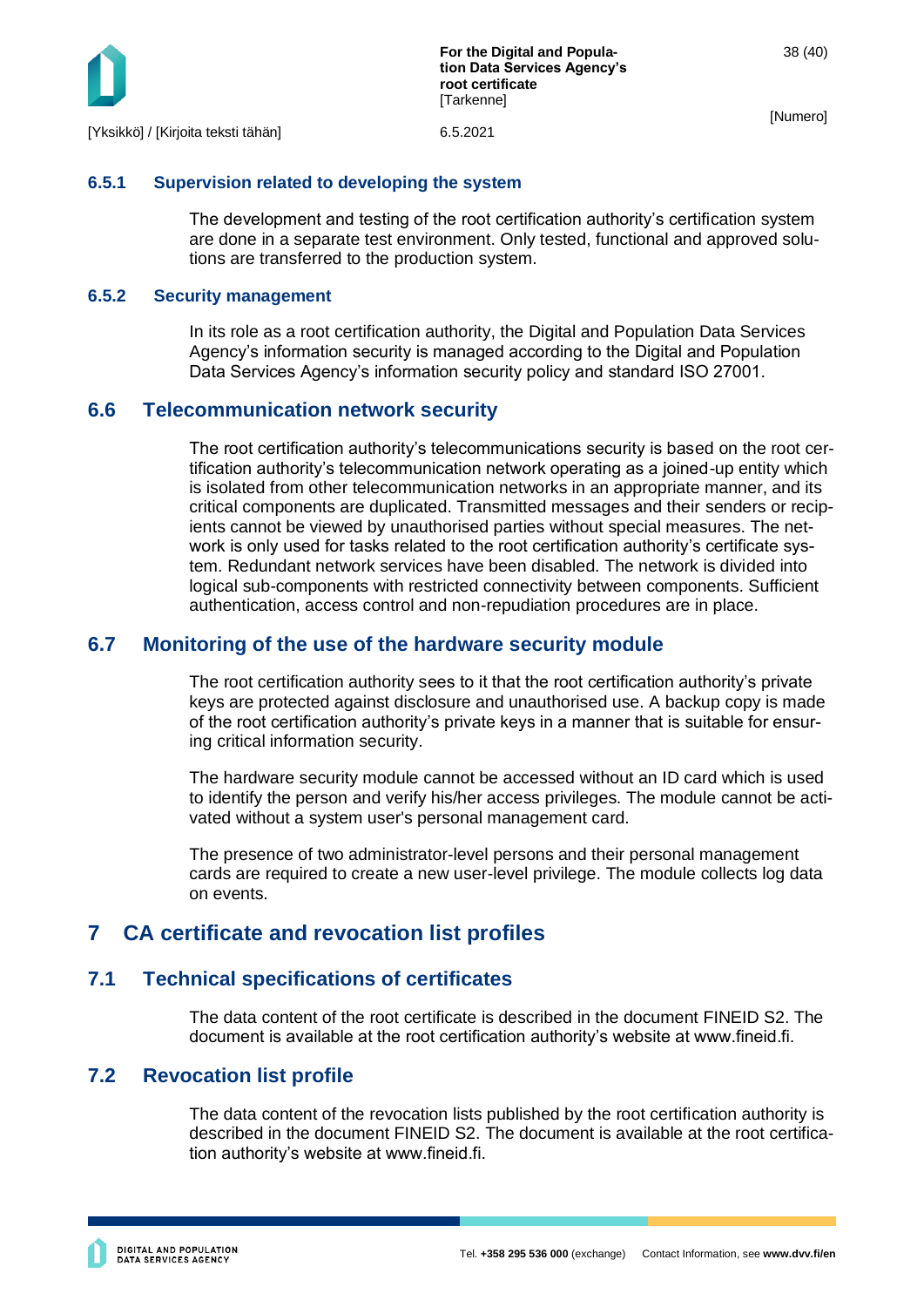

# <span id="page-39-0"></span>**8 Specification document management**

## <span id="page-39-1"></span>**8.1 Modifications to specifications**

The root certification authority may change the specifications due to legislative or operative requirements. Changes to the specifications must be recorded in the certificate policy and certification practice statement documents as described below.

## <span id="page-39-2"></span>**8.2 Publication and communication**

The root certification authority publishes a certificate policy and a certification practice statement, available at the website www.fineid.fi.

The root certification authority's public specifications pertaining to the production of certificates can be obtained from the same websites.

The agreements concluded with information technology vendors on the delivery of certificates and production system descriptions and product-related specifications are confidential.

## <span id="page-39-3"></span>**8.3 Modification and approval procedure of the certification practice statement**

The Digital and Population Data Services Agency approves the certificate policy and certification practice statement pertaining to root certification authority and CA certificates. The root certification authority's documents may be modified according to the Digital and Population Data Services Agency's internal change policy.

The Digital and Population Data Services Agency communicates on the modifications well in advance of their entry into force on its website.

The Digital and Population Data Services Agency maintains version management of the documents and archives all certificate policy and certification practice statement documents. Typographic corrections and changes of contact details may be made with immediate effect.

- 1. All items of the certificate policy and certification practice statement can be amended by communicating the main upcoming changes 30 days before their entry into force.
- 2. Items that Digital and Population Data Services Agency does not deem to have significant effect on certificate holders and trusting parties may be amended with communication 14 days in advance